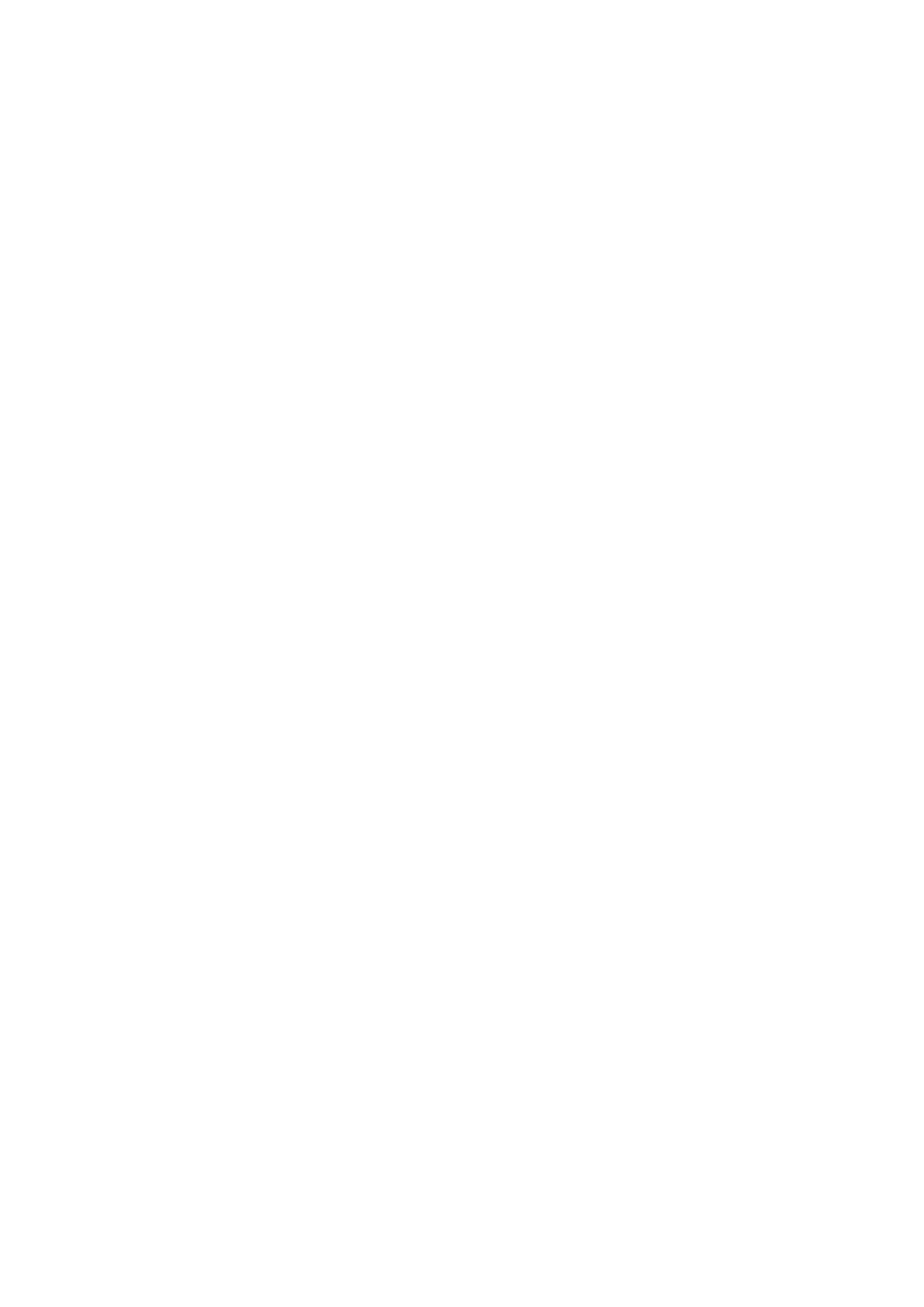# **CORPORATIONS AGREEMENT 2002**

### **TABLE OF PROVISIONS**

### **PREAMBLE**

### **PART 1 — PRELIMINARY**

- 101. Citation [*see* Note 1]
- 102. Definitions

### **PART 2 — EFFECT AND OPERATION OF AGREEMENT**

- 201. Commencement [*see* Note 1]
- 202. Amendment of Agreement
- 203. Obligations

### **PART 3 — PRINCIPAL RESPONSIBILITIES**

- 301. Principal responsibilities
- 302. The Commission
- 303. Commission's functions and powers

### **PART 4 — FORUM**

- 401. Continuation of Forum
- 402. Membership
- 403. Acting members
- 404. Representation by officers
- 405. Observer status
- 406. Functions
- 407. Meetings
- 408. Quorum
- 409. Chairperson
- 410. Voting
- 411. Voting out of meetings
- 412. Reserving a vote before or at a meeting
- 413. Secretariat
- 414. Procedure generally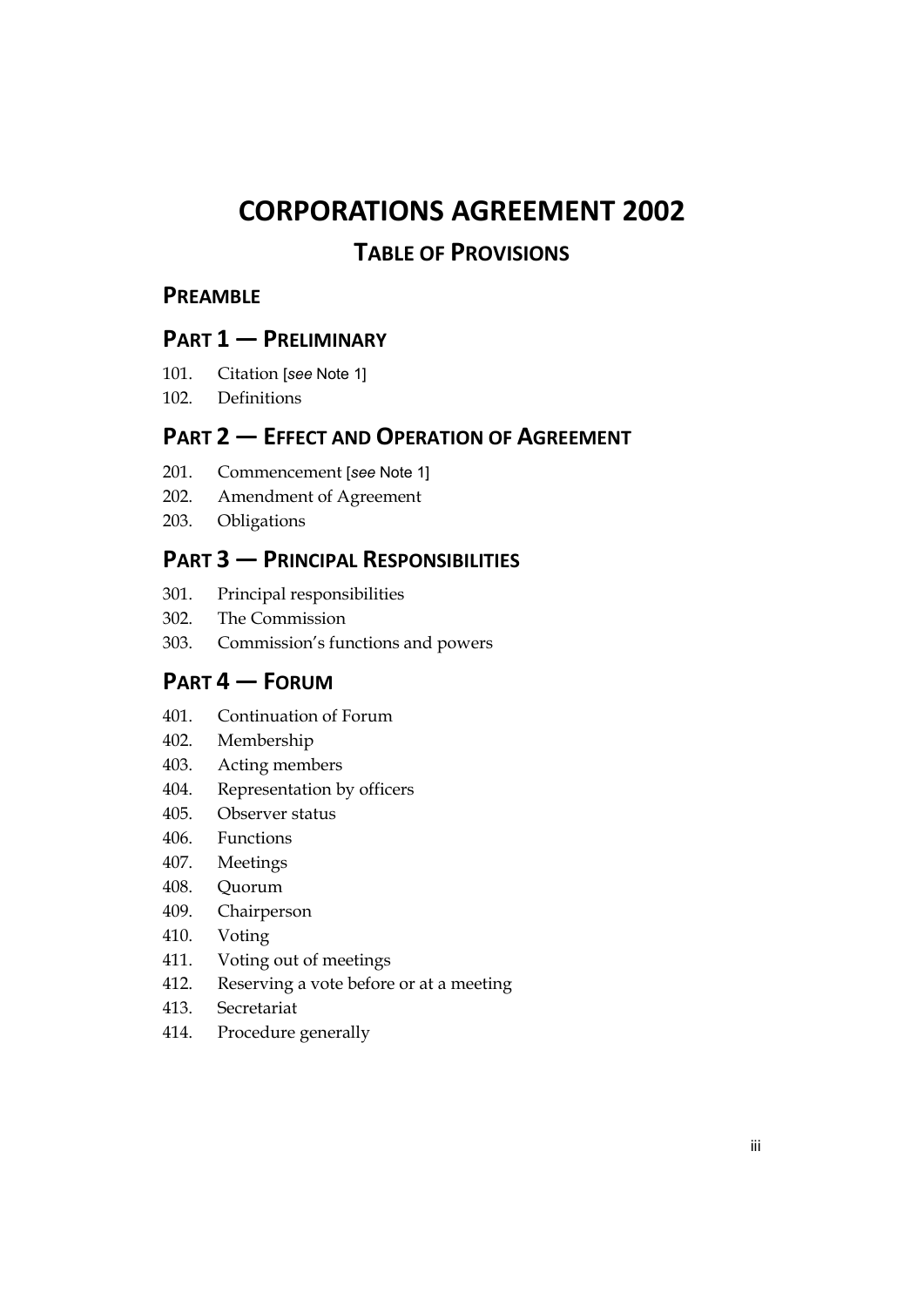### **PART 5 — LEGISLATION**

#### **DIVISION 1 — THE NATIONAL LAW**

- 501. Purpose of this Part
- 502. Basic nature of the legislative scheme
- 503. Extent of the legislative scheme
- 504. Alternative systems
- 505. Use of referred power

#### **DIVISION 2 – ALTERATION OF THE NATIONAL LAW**

- 506. Commonwealth legislation relating to the national law
- 507. Provisions relating to approval of Commonwealth legislation
- 508. Further consideration of Commonwealth legislation that does not require approval
- 509. Exposure of Commonwealth draft Bills
- 510. Introduction and passage of Commonwealth Bills
- 511. Exposure of Commonwealth draft regulations
- 512. Concurrent State and Territory legislation
- 513. Operation of existing inconsistent State and Territory legislation
- 514. Operation of future inconsistent State and Territory legislation
- 515. Additional mechanism
- 516. Commonwealth to notify Forum of other legislation
- 517. Alterations to legislation
- 518. Exceptions

#### **DIVISION 3 — ALTERATION OF STATE REFERRAL LEGISLATION**

- 519. Amendment of State referral legislation
- 520. Partial termination of referral

#### **DIVISION 4 — MISCELLANEOUS**

- 521. Concurrent jurisdiction
- 522. Extension of prohibition on introduction or making of legislation
- 523. Meaning of amendment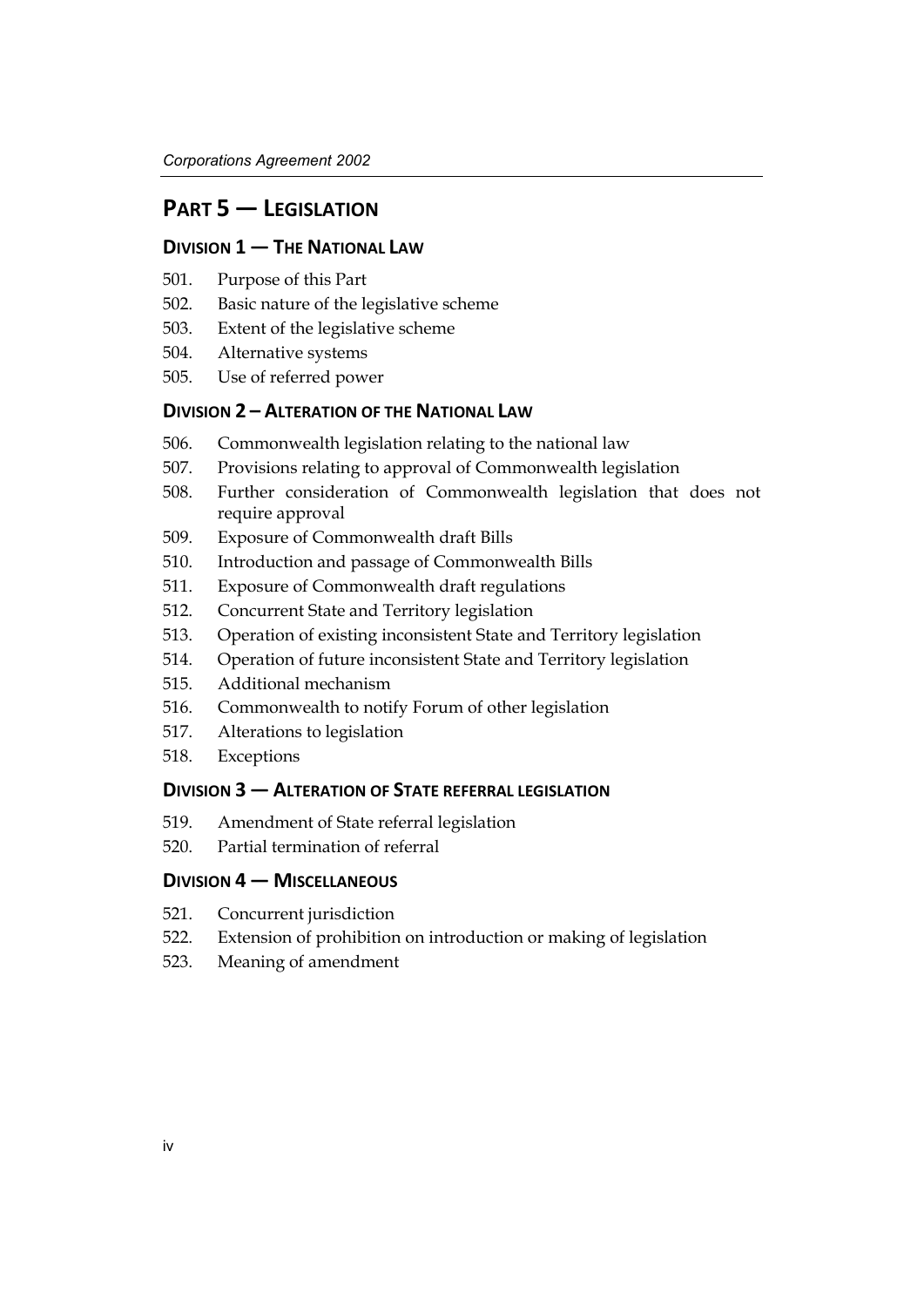### **PART 6 — ADMINISTRATION**

- 601. The Commission
- 602. Regional administration
- 603. Levels of service
- 604. Regional Liaison Committees
- 605. Corporations and Markets Advisory Committee
- 606. Takeovers Panel
- 607. Integrated offices
- 608. National database
- 609. Access by State and Territory Ministers to information
- 610. Access by Commission to information

### **PART 8 — INVESTIGATIONS AND PROSECUTIONS**

- 801. National law offences
- 802. National scheme rights and liabilities
- 804. Ancillary provision in relation to national scheme and co-operative scheme rights and liabilities

\_\_\_\_\_\_\_\_\_\_\_\_\_\_\_\_\_\_\_\_\_\_\_\_\_\_\_\_\_\_

### **PART 9 — CEASING TO BE A PARTY**

- 901. Withdrawal and cessation
- 902. Agreement continues with remaining parties

### **PART 9 — MISCELLANEOUS**

- 1001. Business names
- 1002. Ministerial power to direct conduct of investigations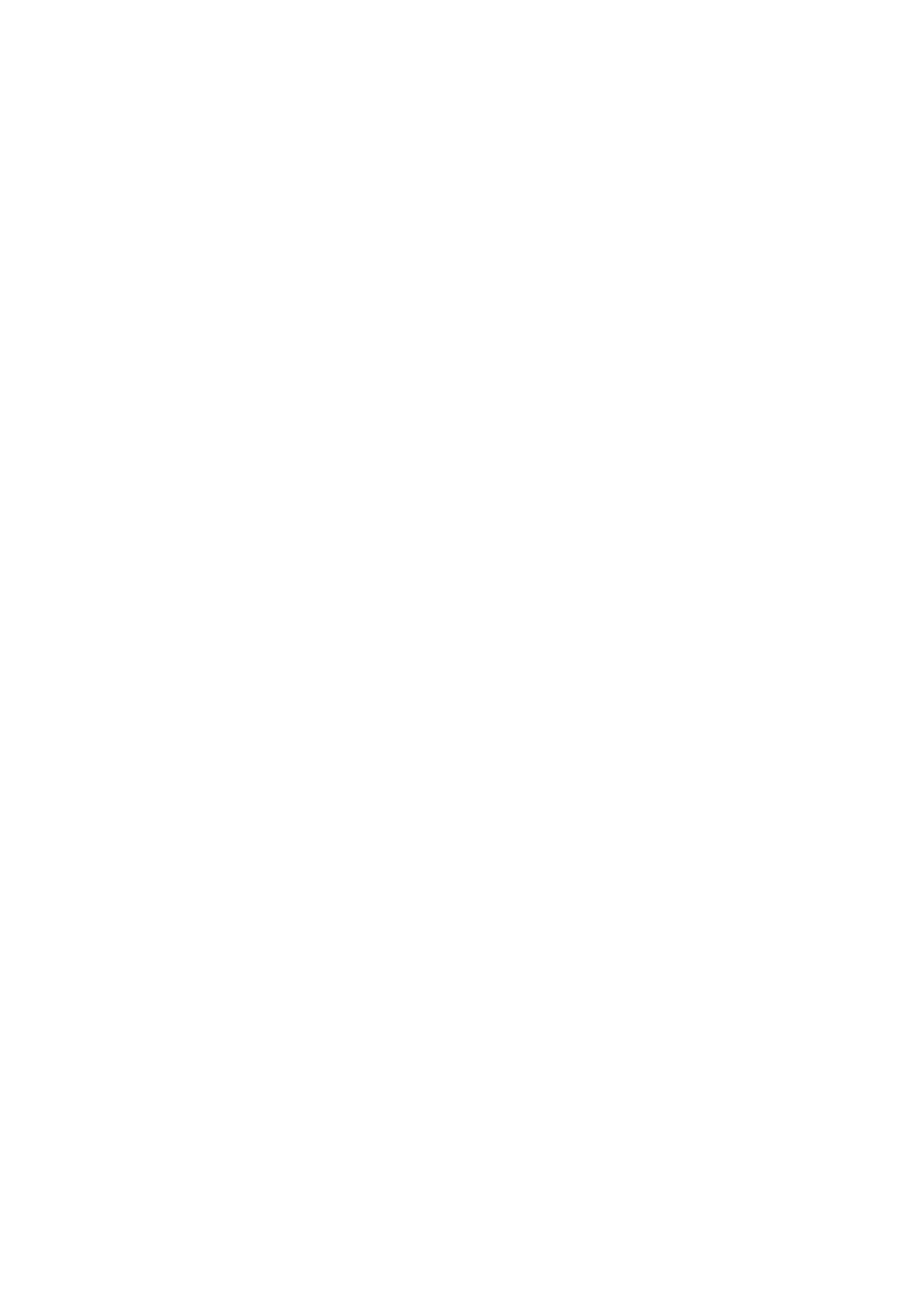# **CORPORATIONS AGREEMENT 2002**

An agreement made between the following parties:

THE COMMONWEALTH OF AUSTRALIA ('the Commonwealth') THE STATE OF NEW SOUTH WALES THE STATE OF VICTORIA THE STATE OF QUEENSLAND THE STATE OF SOUTH AUSTRALIA THE STATE OF WESTERN AUSTRALIA THE STATE OF TASMANIA THE NORTHERN TERRITORY OF AUSTRALIA ('the Northern Territory') THE AUSTRALIAN CAPITAL TERRITORY.

### **WHEREAS:**

- (1) representatives of the Commonwealth, the States and the Northern Territory met at Alice Springs on 28–29 June 1990 to consider future corporate regulation in Australia; and
- (2) those representatives agreed that draft heads of agreement formulated at that meeting ('Heads of Agreement') should be submitted to their respective Governments; and
- (3) the Heads of Agreement, as subsequently amended, were endorsed by the Governments of the Commonwealth, the States and the Northern Territory; and
- (4) under the Heads of Agreement it was agreed (among other things) that:
	- (a) the Australian Securities Commission should be the sole administering authority for companies and securities regulation in Australia; and
	- (b) the provisions of the *Corporations Act 1989* of the Commonwealth, amended to give effect to the Heads of Agreement, should apply as law for the Australian Capital Territory by law of the Commonwealth and as law for each State and the Northern Territory by law of the State or Territory; and
- (5) the Parliaments of the Commonwealth, the States and the Northern Territory subsequently enacted legislation pursuant to the Heads of Agreement; and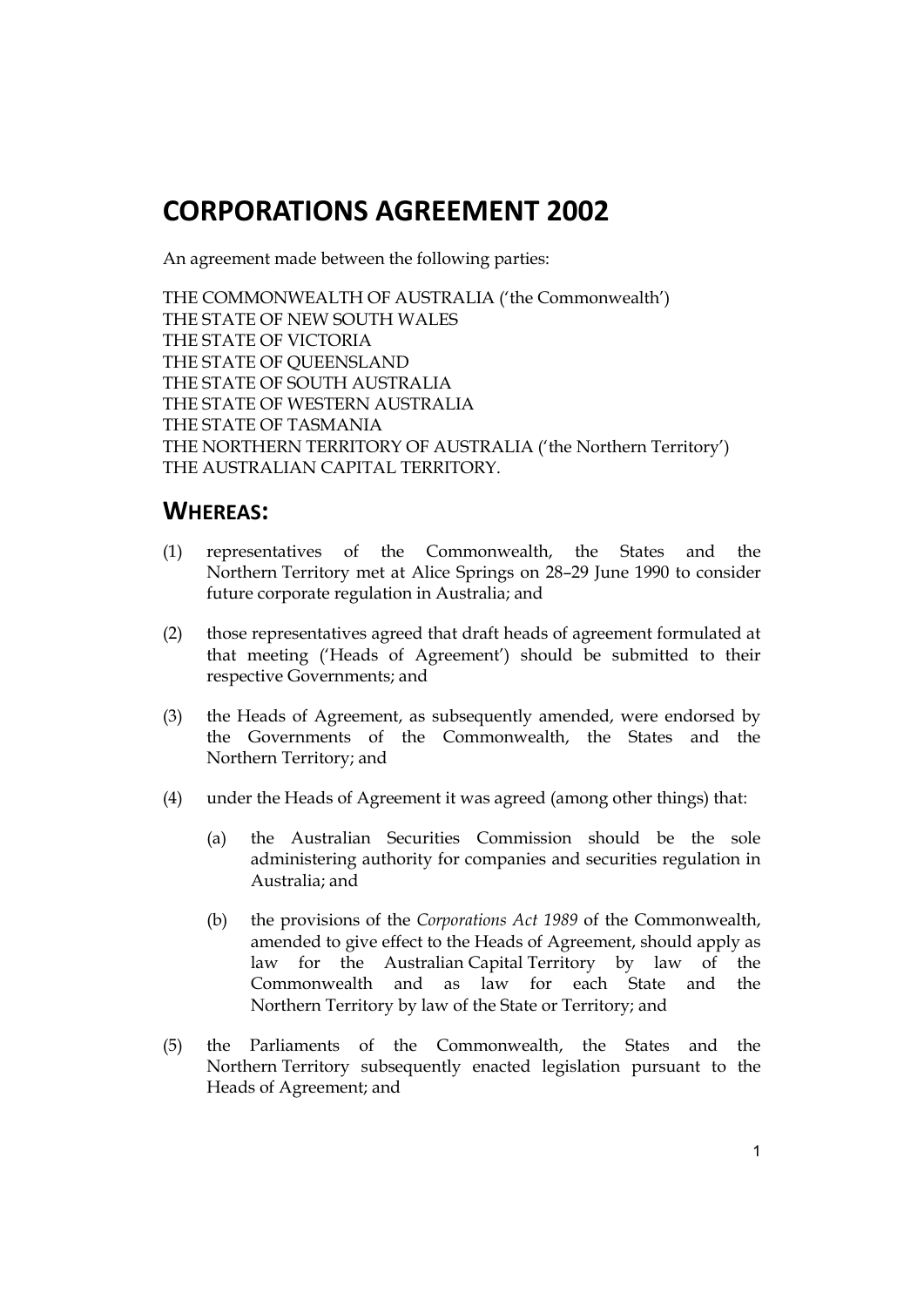- (6) the Governments of the Commonwealth, the States and the Northern Territory entered into an agreement on 23 September 1997, entitled the Corporations Agreement, to supplement that legislation; and
- (7) in light of certain decisions of the High Court, the parties have entered into this Agreement to facilitate the establishment of a replacement legislative foundation for Australia's national scheme of corporate regulation relying in part on State referrals in accordance with paragraph 51(xxxvii) of the Constitution; and
- (8) the parties consider that it is appropriate, in view of the fact that the Legislative Assembly of the Northern Territory has legislative power in relation to corporate regulation and the role of the Northern Territory under the original Corporations Agreement, to include the Northern Territory as a party to this agreement, although it will not make a referral in accordance with paragraph 51(xxxvii) of the Constitution.

#### AND GIVEN THAT:

- (1) the Commonwealth, the States and the Northern Territory made an agreement on 6 December 2002 about corporate regulation, called the Corporations Agreement 2002; and
- (2) the parties to the Corporations Agreement 2002 amended the Corporations Agreement 2002 on 13 October 2005 to enable the Australian Capital Territory to become a member of the Ministerial Council for Corporations (now known as the Legislative and Governance Forum on Corporations) and a party to the Corporations Agreement 2002.

#### AND GIVEN THAT:

(1) the Council of Australian Governments agreed on 13 February 2011 to transition from the Ministerial Council for Corporations to the Legislative and Governance Forum on Corporations.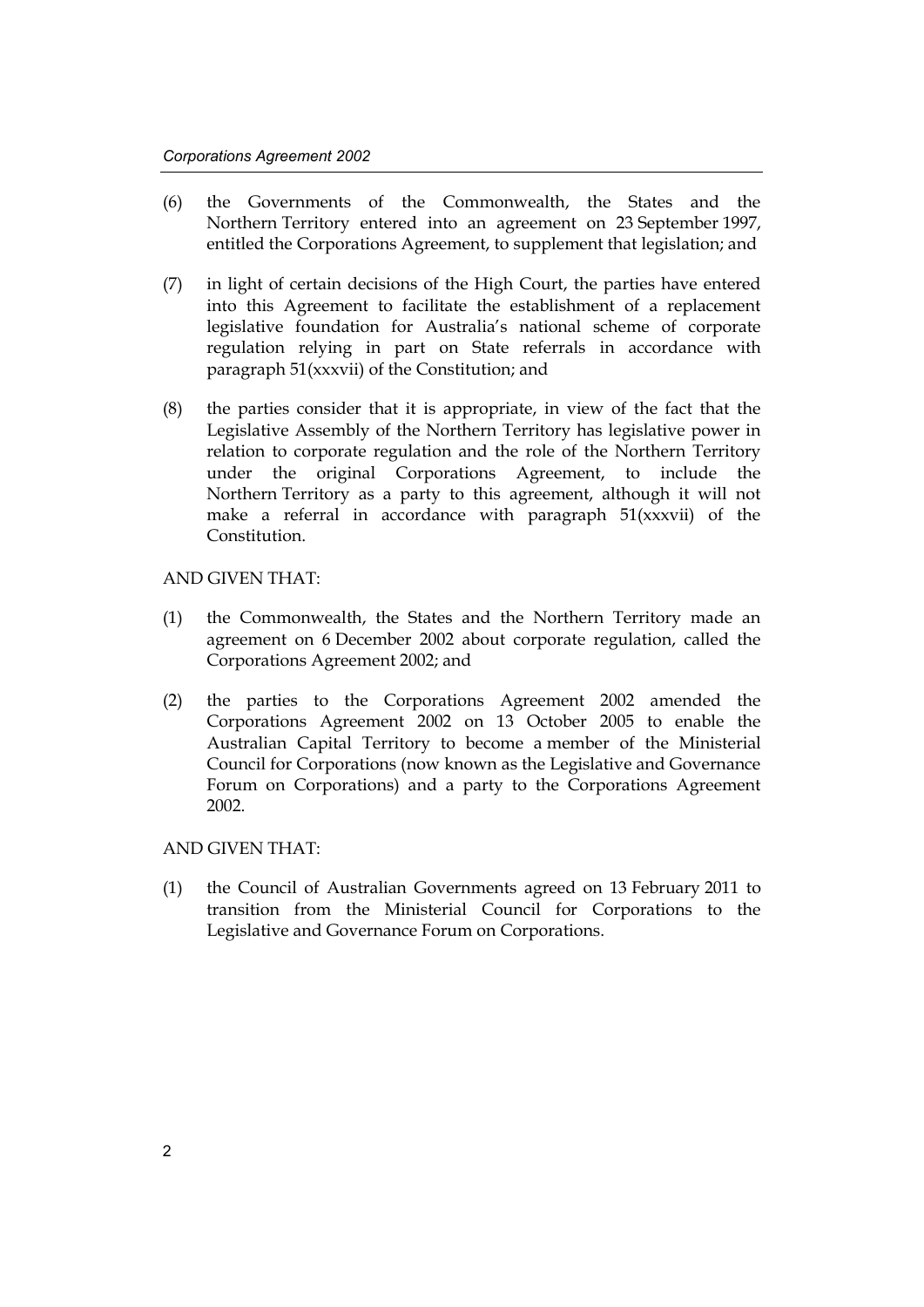IT IS HEREBY AGREED:

# **PART 1 — PRELIMINARY**

### **CITATION** [*SEE* <sup>N</sup>OTE 1]

101. This Agreement may be referred to as the Corporations Agreement 2002.

### **DEFINITIONS**

102. (1) In this Agreement, unless the contrary intention appears:

'**Commission**' means the Australian Securities and Investments Commission;

'**Commonwealth Minister**' means a member of the Forum who represents the Commonwealth, and includes a Minister who is acting as a member of the Forum in place of that member;

#### '**co-operative scheme law**' means:

- (a) an Act of the Commonwealth that is a Co-operative Scheme Act for the purposes of Part 12 of the *Corporations Act 1989* of the Commonwealth as in force on 31 December 2000; or
- (b) a law of a State or the Northern Territory that is a co-operative scheme law of that State or Territory for the purposes of a national scheme law of that State or Territory;

'**Corporations Agreement**' means the agreement of that title dated 23 September 1997 between the Governments of the Commonwealth, the States and the Northern Territory;

'**enact**' legislation includes make or approve subordinate legislation;

'**financial year**' means a year commencing on 1 July;

'**Forum**' means the Legislative and Governance Forum on Corporations, formerly known as the Ministerial Council for Corporations, established by the Corporations Agreement and continued by this Agreement;

'**Heads of Agreement**' means the document referred to in the preamble to this Agreement, a copy of which was tabled in the Senate of the Parliament of the Commonwealth on 11 December 1990;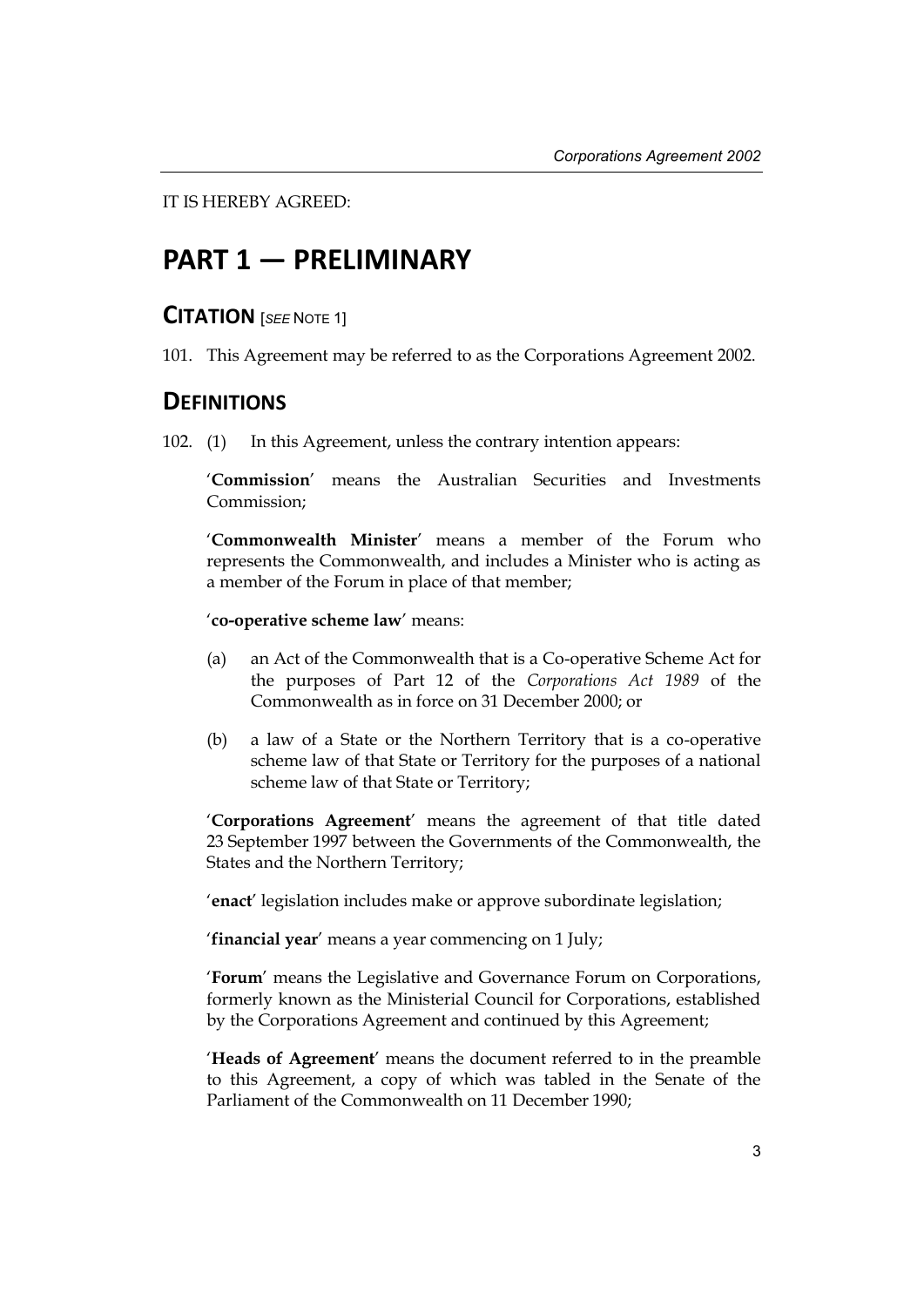'**Intergovernmental Agreement for Business Names**' means the agreement of that title dated 2 July 2009 between the Governments of the Commonwealth, the States and the Territories;

'**Minister**' means a Minister of State (including a Parliamentary Secretary) for the Commonwealth or a Minister of the Crown (including a Parliamentary Secretary) for a State or Territory;

'**National Credit Law Agreement 2009**' means the agreement of that title dated 7 December 2009 between the Governments of the Commonwealth, the States and the Territories;

#### '**national law**' means:

- (a) the *Corporations Act 2001*;
- (b) the *Australian Securities and Investments Commission Act 2001*; and
- (c) the *Corporations (Compensation Arrangements Levies) Act 2001, Corporations (National Guarantee Fund Levies) Act 2001, Corporations (Fees) Act 2001, Corporations (Review Fees) Act 2003*;

as enacted by the Commonwealth Parliament and amended from time to time;

'**national scheme law**' means an Act or law of the Commonwealth or another jurisdiction that was a national scheme law for the purposes of the *Australian Securities and Investments Commission Act 1989* as in force on 1 July 2000;

'**Parliament**' includes the Legislative Assembly of a Territory;

'**party**' means a party to this Agreement;

'**Regional Commissioner**' means a Regional Commissioner employed under the *Australian Securities and Investments Commission Act 2001* of the Commonwealth;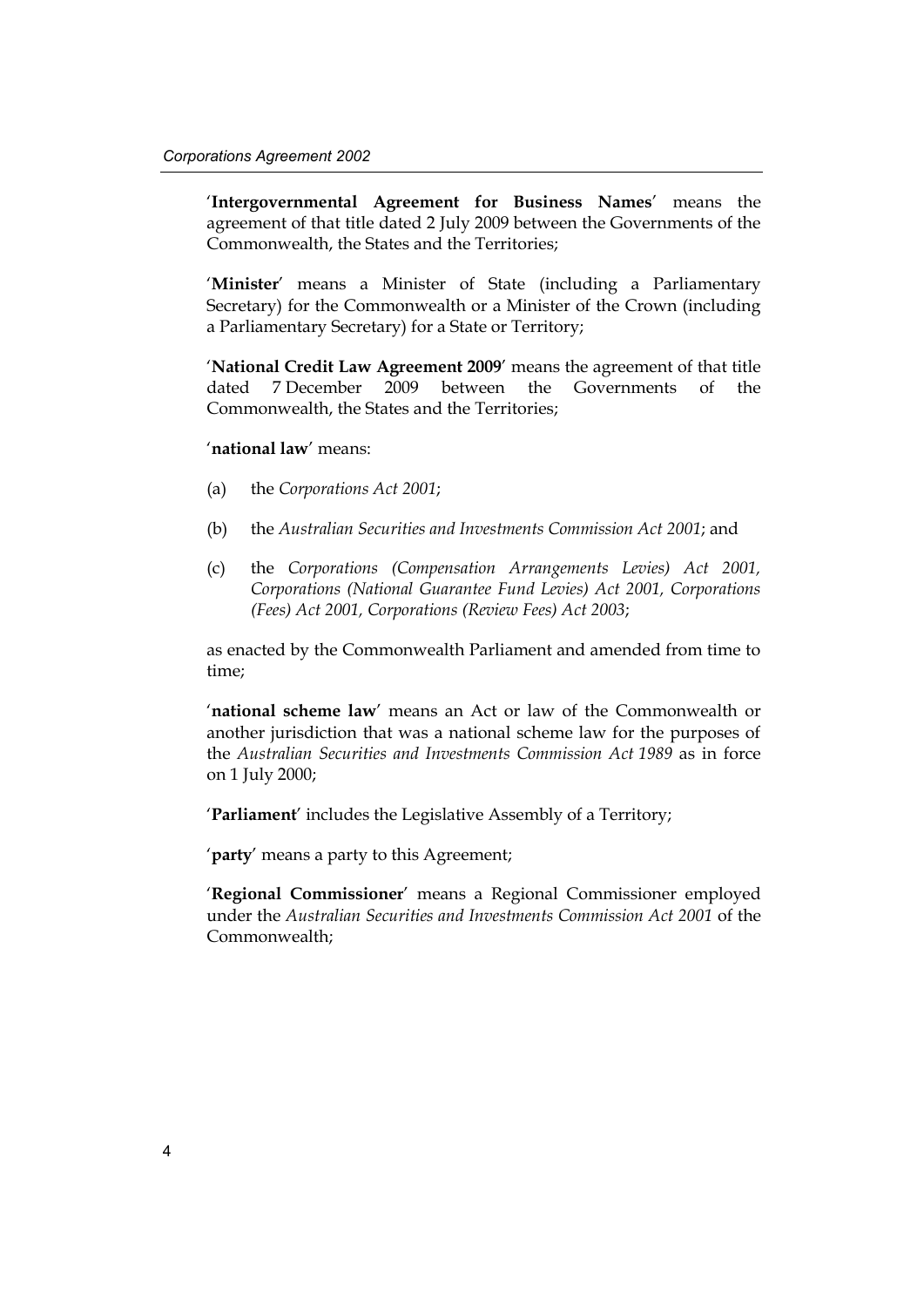'**referring State**' means a State which:

- (a) in accordance with paragraph 51(xxxvii) of the Constitution, has referred matters to the Commonwealth Parliament sufficient to enable the following legislation to extend to that State of its own force:
	- (i) the *Corporations Act 2001* and the *Australian Securities and Investments Commission Act 2001* as first enacted by the Commonwealth Parliament; and
	- (ii) express amendments to those Acts, that are amendments with respect to the formation of corporations, corporate regulation or the regulation of financial products or services; and
- (b) has not withdrawn, in whole or in part, any of the matters so referred other than where all States have terminated the reference referred to in paragraph (a)(ii) on the same day after having given at least 6 months' notice.

'**State**' means a State of the Commonwealth;

'**State Minister**' means a member of the Forum who represents a State, and includes a Minister who is acting as a member of the Forum in place of that member;

'**Territory**' means a Territory that is a party to this Agreement;

'**Territory Minister**' means a member of the Forum who represents a Territory, and includes a Minister who is acting as a member of the Forum in place of that member.

- (2) In this Agreement, unless the contrary intention appears, words and expressions have the same meanings as in the *Australian Securities and Investments Commission Act 2001* of the Commonwealth.
- (3) In this Agreement, a reference to an Act (whether of the Commonwealth or a State or Territory) includes a reference to:
	- (a) that Act as amended and in force for the time being; and
	- (b) an Act passed in substitution for that Act.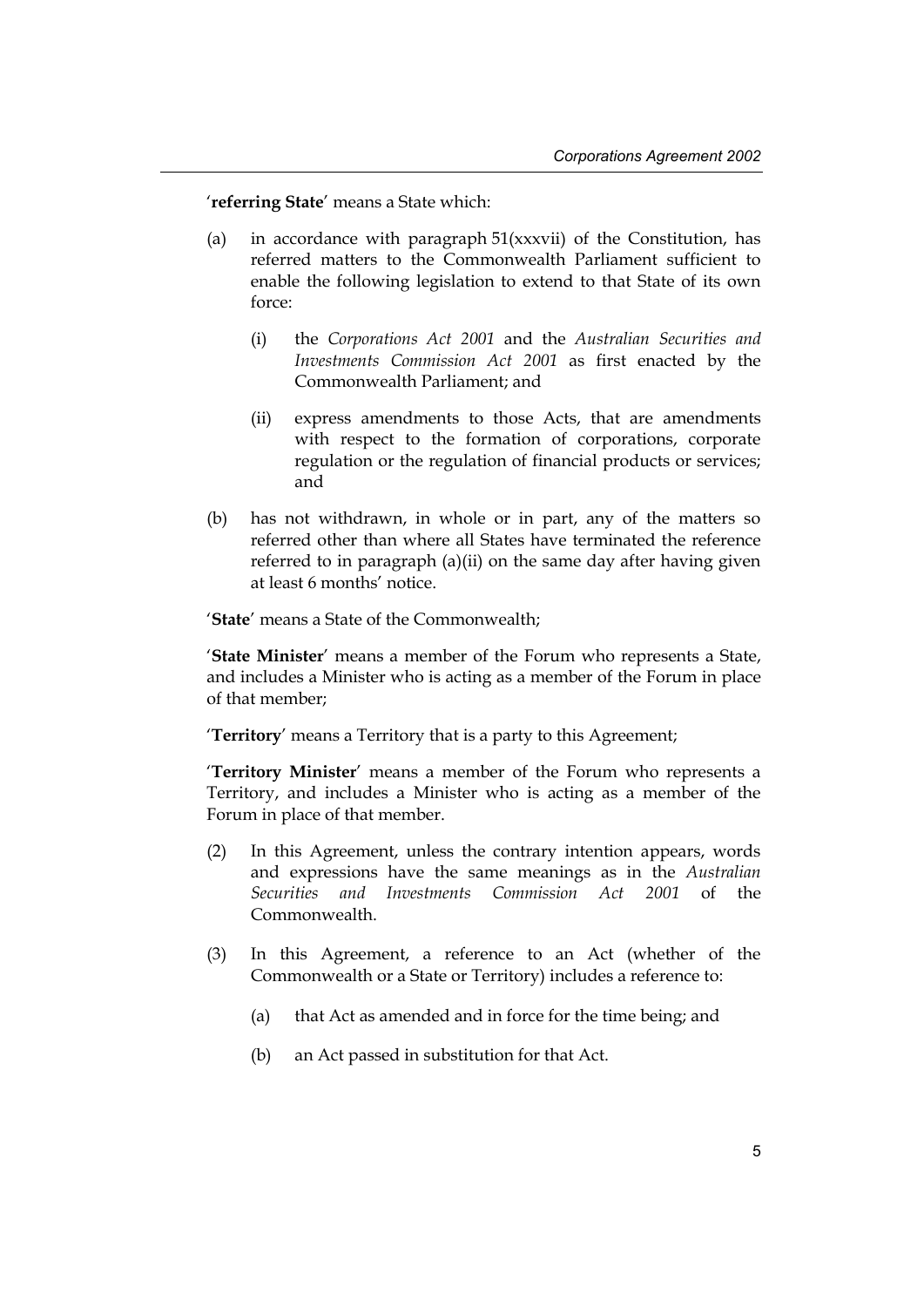# **PART 2 — EFFECT AND OPERATION OF AGREEMENT**

#### **COMMENCEMENT** [SEE NOTE 1]

201. This Agreement comes into operation when it has been executed by or on behalf of all of the parties named above.

### **AMENDMENT OF AGREEMENT**

202. This Agreement may be amended only by the unanimous decision of all the parties to it.

### **OBLIGATIONS**

203. Where this Agreement is expressed to impose an obligation on an officer or authority of a party, or an employee of such an officer or authority, it is the responsibility of the party to take such steps as are appropriate to ensure that the officer or authority complies with the obligation.

# **PART 3 — PRINCIPAL RESPONSIBILITIES**

### **PRINCIPAL RESPONSIBILITIES**

- 301. (1) The Commission will have sole responsibility for the general administration of the national law.
	- (2) This clause has effect subject to the national law and to this Agreement.

### **THE COMMISSION**

- 302. (1) The Commission will be responsible and accountable to the relevant Commonwealth Minister and the Commonwealth Parliament, and not to State or Territory Ministers or State or Territory Parliaments.
	- (2) The Forum has no power of control or direction over the Commission.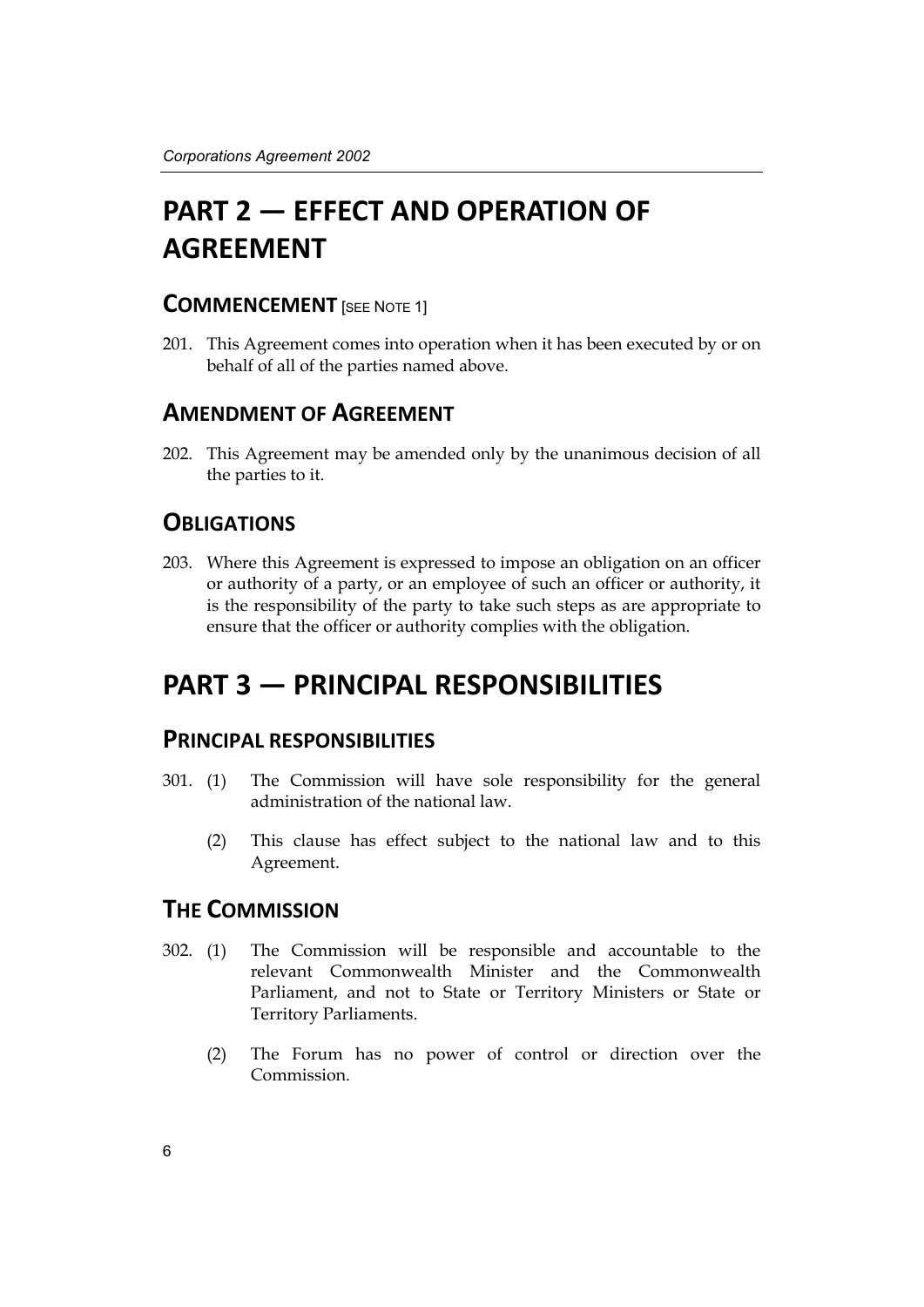### **COMMISSION'S FUNCTIONS AND POWERS**

- 303. (1) The Commission has national law functions and powers, being functions and powers mentioned in section 11 of the *Australian Securities and Investments Commission Act 2001* of the Commonwealth.
	- (2) The Commission has functions and powers not mentioned in subclause (1), being functions and powers mentioned in section 12A of the *Australian Securities and Investments Commission Act 2001* of the Commonwealth.
	- (3) This Agreement applies only in respect of the national law functions and powers of the Commission mentioned in subclause (1).

# **PART 4 — FORUM**

### **CONTINUATION OF FORUM**

401. The Council of Commonwealth, State and Territory Ministers established by the Corporations Agreement, and formerly known as the Ministerial Council for Corporations, continues under this Agreement as the Legislative and Governance Forum on Corporations.

#### **MEMBERSHIP**

- 402. (1) The Forum consists of the Minister or Ministers representing each party.
	- (2) Each member must be a Minister with responsibility for matters relating to corporations or business names or consumer credit within the jurisdiction of the party that member represents.
	- (3) If a party to this Agreement is represented by more than one Minister, the party must nominate one Minister as the lead member representing the party.

### **ACTING MEMBERS**

403. (1) A Minister who is acting for a Minister who is a member of the Forum may act as a member of the Forum in place of the member.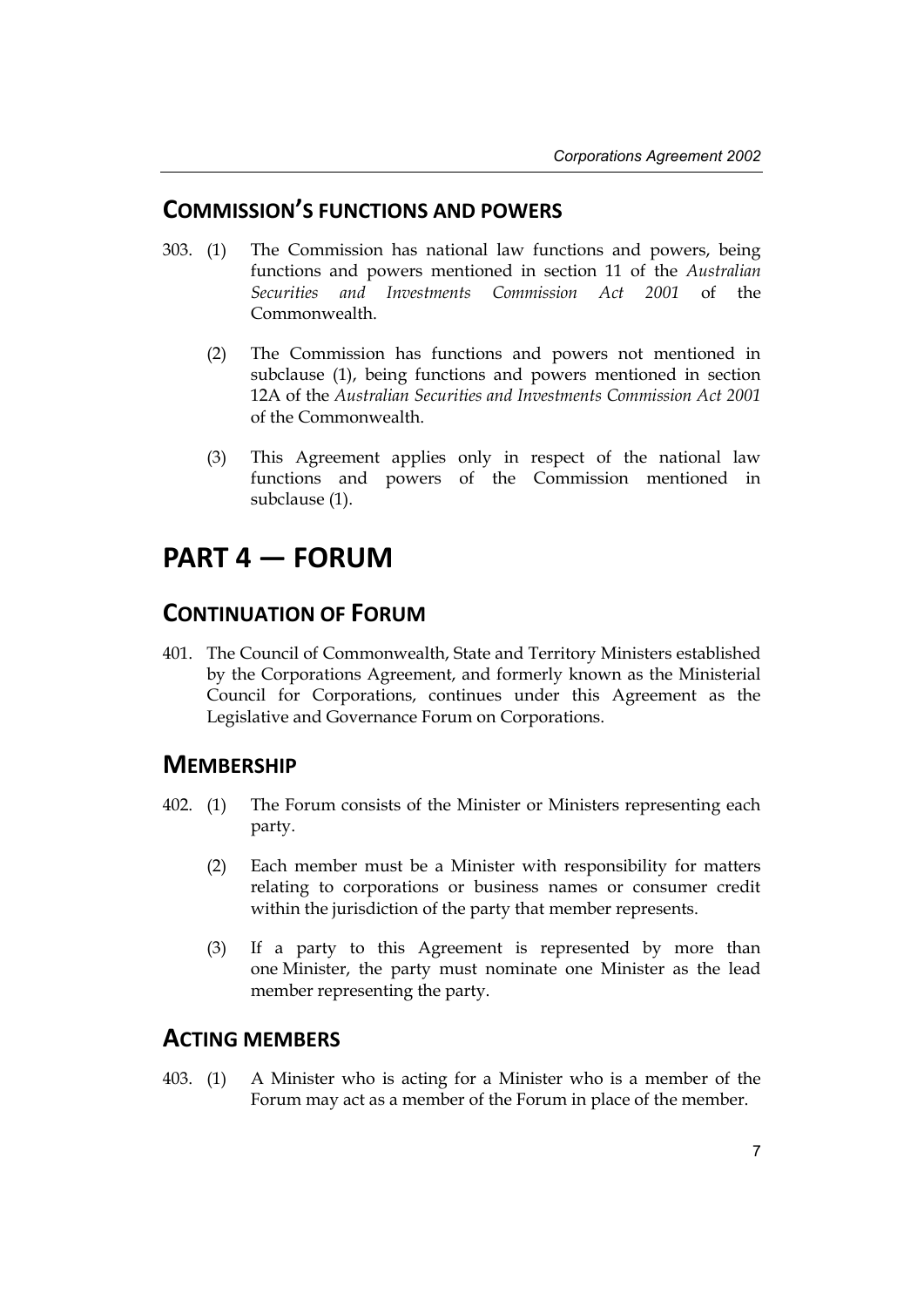- (2) A member of the Forum may appoint a Minister (being a Minister in the government in which the member is a Minister) to act as a member of the Forum in place of the member. Such an appointment may be limited to a particular meeting or particular meetings or to a particular period or particular periods, and may be revoked at any time.
- (3) References in this Agreement (other than in this clause) to a member of the Forum extend to an acting member.
- (4) Without limitation, an acting member may in that capacity:
	- (a) attend and participate in meetings of the Forum in place of the member concerned (including meetings referred to in subclause 407(2)); and
	- (b) exercise the voting rights of the member concerned (including voting rights under clause 411 or 412).

#### **REPRESENTATION BY OFFICERS**

- 404. (1) A member of the Forum may appoint an officer to attend and participate in a meeting of the Forum in the absence of the member or of a Minister who is acting in place of the member.
	- (2) Such an appointment must be notified in writing to the Chairperson or Secretary at or before the meeting.
	- (3) An officer is not to be counted in determining the quorum at the meeting and cannot cast a vote on any matter before the Forum.

#### **OBSERVER STATUS**

- 405. (1) The Forum may, by unanimous resolution, and on such terms as it thinks fit, confer non-voting observer status on a representative of a government that is not a party to this Agreement.
	- (2) The representative's observer status ceases when a member of the Forum notifies the Chairperson or Secretary in writing that the member does not support continuation of that status.
	- (3) The Secretary will notify the other members of the Forum in writing of the receipt and contents of a notification under subclause (2).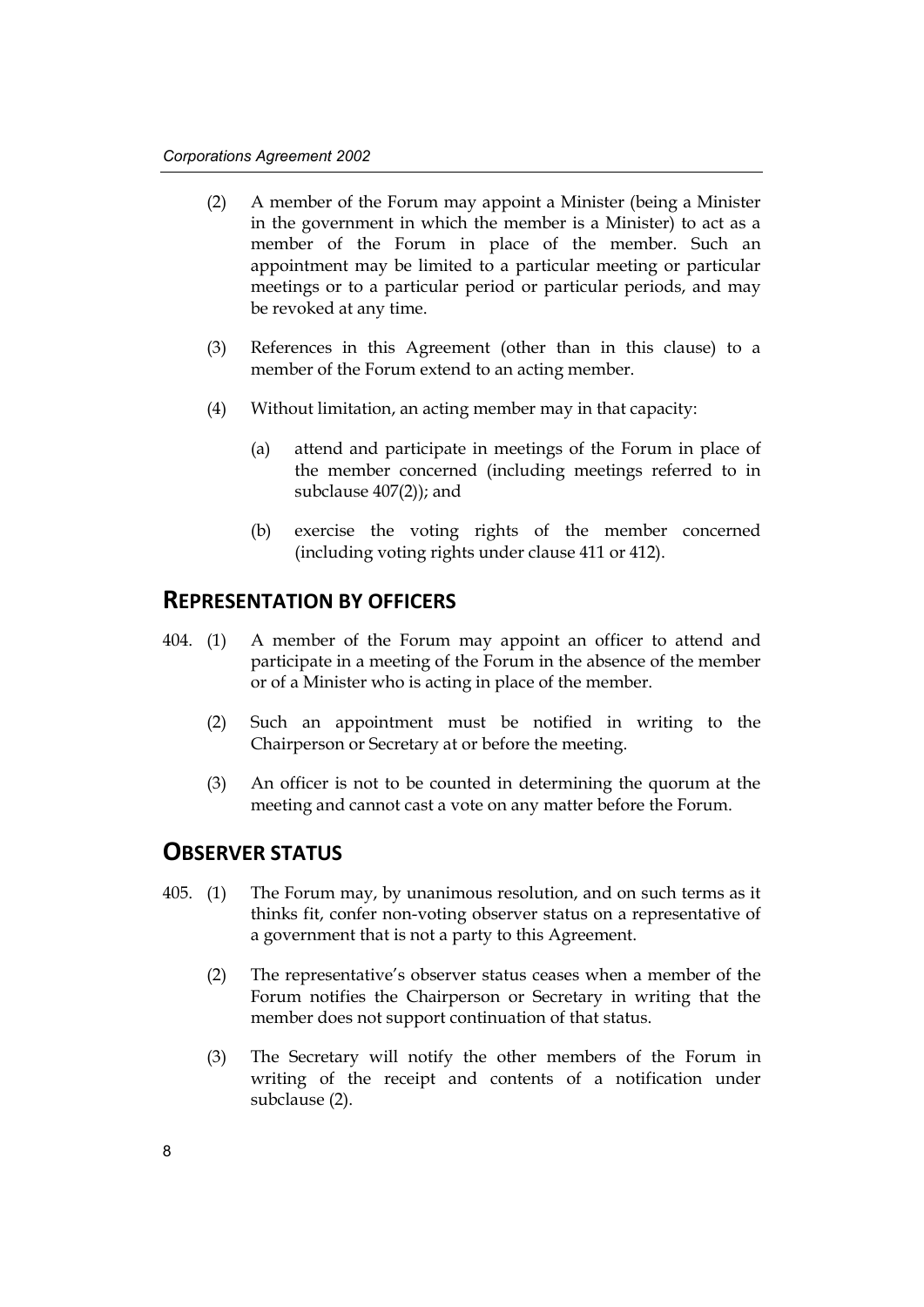### **FUNCTIONS**

406. The Forum has the functions conferred on it by:

- (a) this Agreement; and
- (b) the National Credit Law Agreement 2009; and
- (c) the Intergovernmental Agreement for Business Names.

### **MEETINGS**

- 407. (1) Meetings of the Forum are to be held at such times and at such places as are from time to time decided by the Forum, but the Forum is to meet at least once each calendar year unless it decides to meet less frequently, either generally or in any particular year.
	- (2) Meetings of the Forum may be held using any technological means agreed to by all parties.
	- (3) Clause 403 extends to meetings referred to in subclause (2) of this clause, and references in clause 403 to attending a meeting of the Forum extend to joining in the meeting in whatever way the meeting is held.

### **QUORUM**

408. There is a quorum for a meeting of the Forum if there are Ministers representing the Commonwealth and at least 4 other parties.

### **CHAIRPERSON**

409. The Commonwealth Minister, or lead Commonwealth Minister if there is one, is the Chairperson of the Forum.

### **VOTING**

410. (1) The Forum should seek to make decisions on the basis of consensus wherever possible.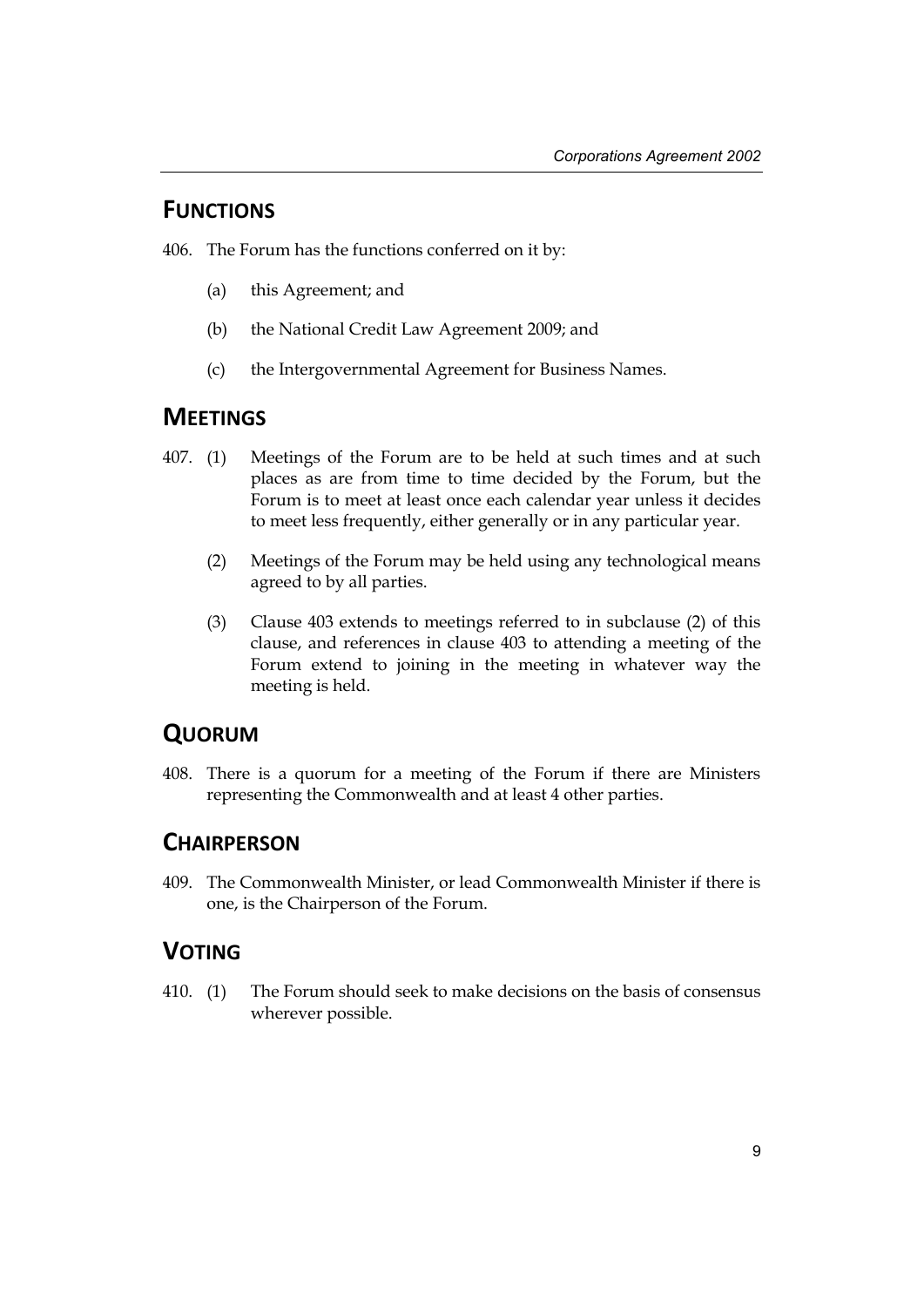- (2) Except as provided in subclauses 507(2), 508(2), 509(3) and 511(4):
	- (a) a resolution will be carried by the Forum if a majority of the votes cast on the resolution are in favour of it; and
	- (b) each party has one vote; and
	- (c) the Chairperson does not have a casting vote.
- (3) If a party is represented by more than one Minister, then that party is to ensure that its members submit a single vote for that party. In the event that multiple votes are submitted by one party, the vote of the lead member shall be treated as the vote of that party.

### **VOTING OUT OF MEETINGS**

- 411. (1) Except for matters under clause 508, parties may vote on a matter referred to all members of the Forum, even though the Forum is not in session, and whether or not the matter has been considered at a meeting of the Forum.
	- (2) When a vote is cast by a party outside a meeting of the Forum:
		- (a) the vote should be cast at the earliest opportunity; and
		- (b) the vote may be cast by electronic means to the Secretary of the Forum or other recipient approved by the Forum.
	- (3) Nothing in this clause affects or is affected by clause 412.

#### **RESERVING A VOTE BEFORE OR AT A MEETING**

- 412. (1) A member of the Forum not attending a meeting of the Forum may reserve a vote by informing the Secretary of the Forum in writing, before the date of the meeting, that the member wishes to reserve a vote.
	- (2) If a matter is considered at a meeting of the Forum and a vote is taken:
		- (a) a member may reserve a vote until the member has taken further advice in respect of the matter; or
		- (b) an officer attending the meeting in the absence of the member may, on behalf of the member, reserve a vote.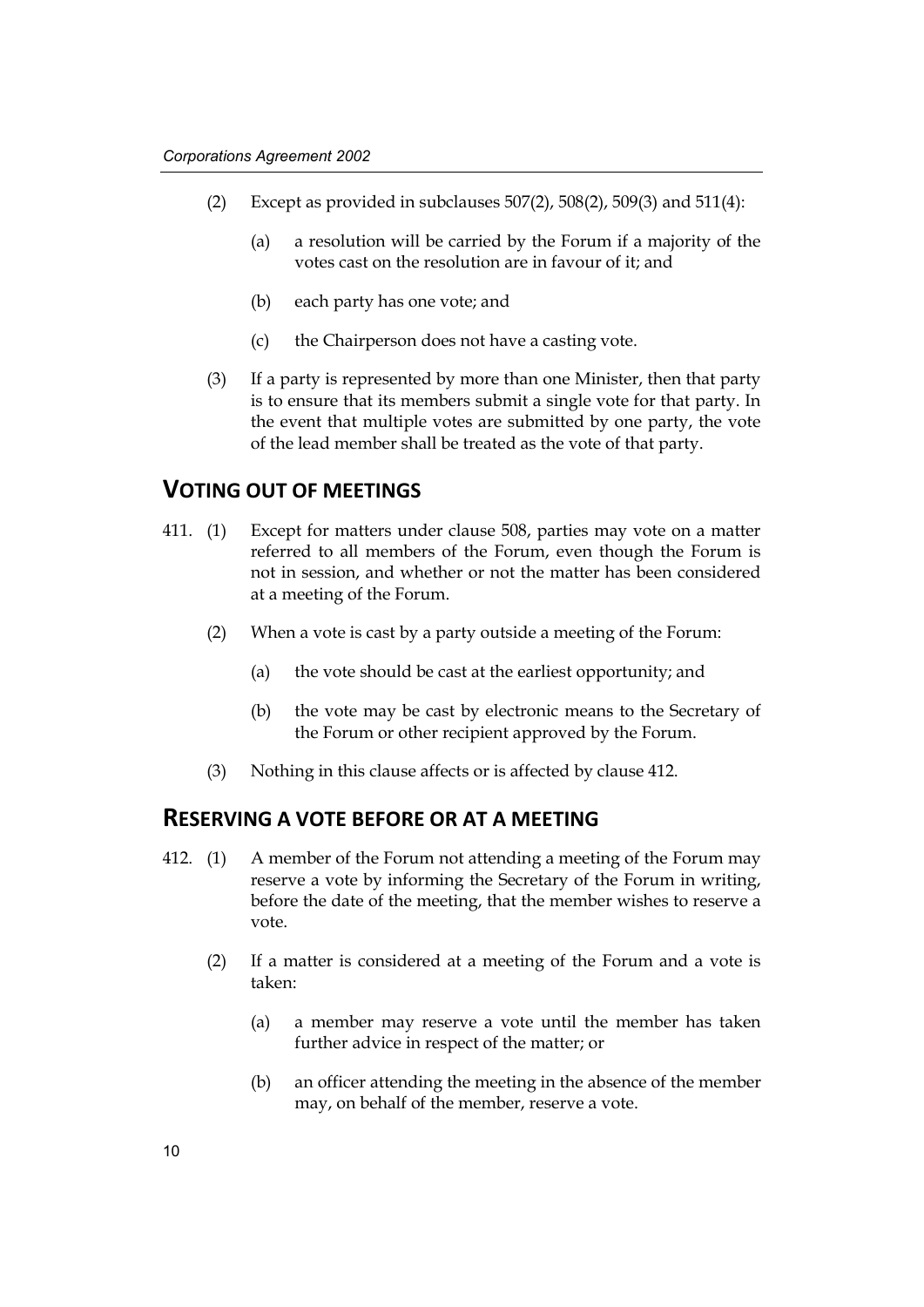- (3) When a vote is reserved under this clause by or on behalf of a member:
	- (a) the member may cast a vote after the meeting; and
	- (b) the vote should be cast at the earliest opportunity, but in any event within 21 days after the meeting or such other period as the Forum may from time to time decide either generally or in any particular case; and
	- (c) the vote may be cast by electronic means to the Secretary of the Forum or other recipient approved by the Forum.
- (4) This clause does not apply to a Forum meeting convened in accordance with clause 508.

### **SECRETARIAT**

- 413. (1) The secretariat functions for the Forum will be carried out by the Commonwealth Treasury.
	- (2) The Secretary of the Forum will be the person for the time being designated as such by the Chairperson.
	- (3) Any such designation of a person as Secretary will be communicated by the Chairperson to the other members of the Forum as soon as possible.

### **PROCEDURE GENERALLY**

414. Subject to this Agreement, the Forum may determine its own procedure.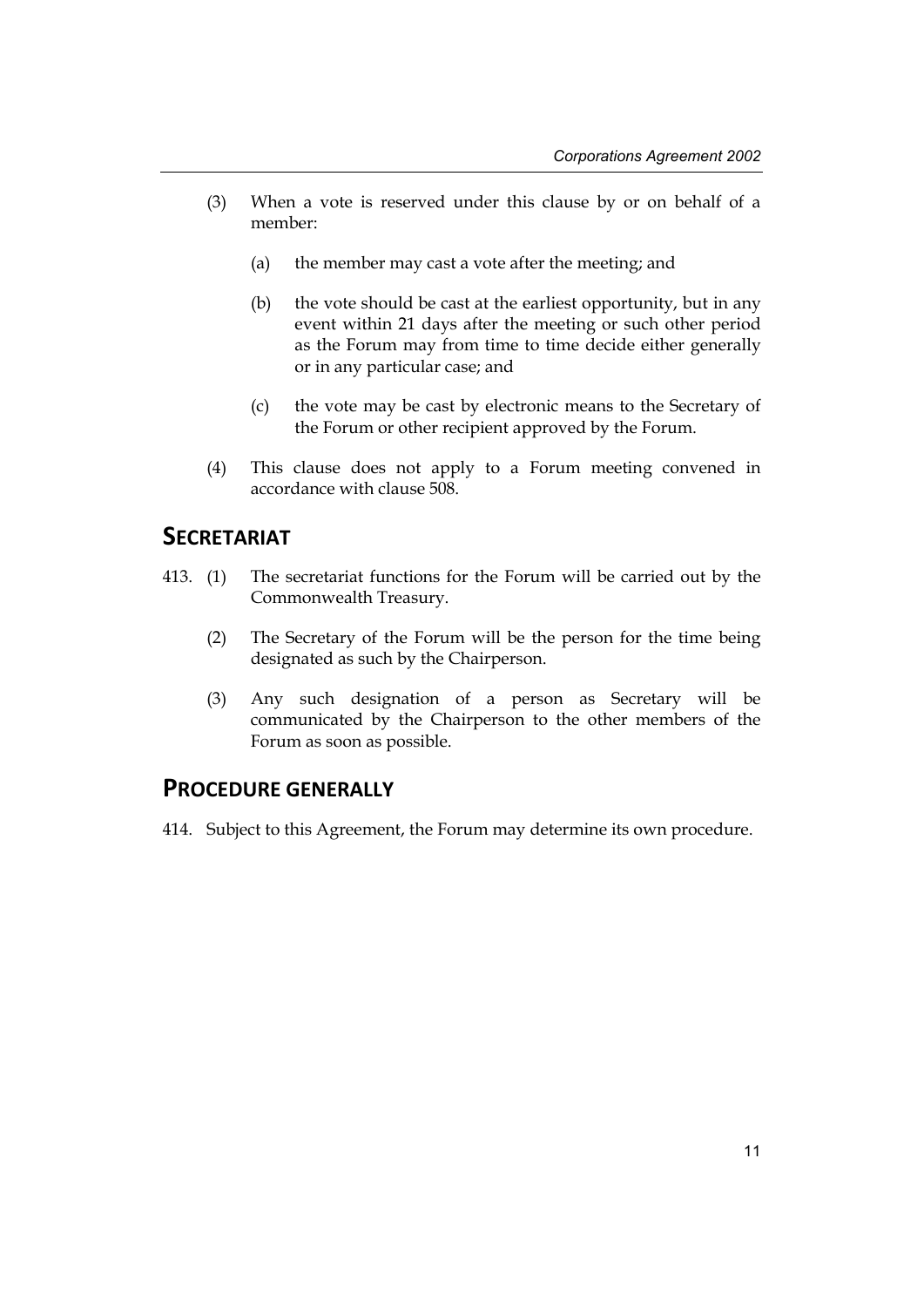# **PART 5 — LEGISLATION**

### **DIVISION 1 — THE NATIONAL LAW**

#### **PURPOSE OF THIS PART**

501. The purpose of this Part is to preserve and promote the legislative scheme that the parties have enacted for the formation of corporations, corporate regulation and the regulation of financial products and services and other matters. This Part establishes procedures involving both consultation between the parties on legislation covering a wide range of matters and a commitment not to promote certain kinds of legislation without the approval of the Forum.

#### **BASIC NATURE OF THE LEGISLATIVE SCHEME**

- 502. The legislative scheme agreed to by the parties involves:
	- (a) the enactment by State Parliaments of legislation referring certain matters to the Commonwealth Parliament in accordance with paragraph 51(xxxvii) of the Constitution; and
	- (b) the enactment by the Commonwealth Parliament of laws of national application, partly in reliance on State referrals mentioned in paragraph (a), for the formation of corporations, corporate regulation and the regulation of financial products and services; and
	- (c) the amendment from time to time of the laws mentioned in paragraph (b) in accordance with this Agreement.

#### **EXTENT OF THE LEGISLATIVE SCHEME**

503. (1) Except as provided in subclause (2) or agreed unanimously by resolution of the Forum, the national law (including regulations under the national law) will not provide for the regulation of State or Territory statutory authorities, corporations established by specific State or Territory enactments, or corporations established under State or Territory statutes (other than State or Territory companies legislation) that authorise the incorporation of particular classes of corporations, including co-operative societies and incorporated associations, but not including building societies, credit unions and friendly societies.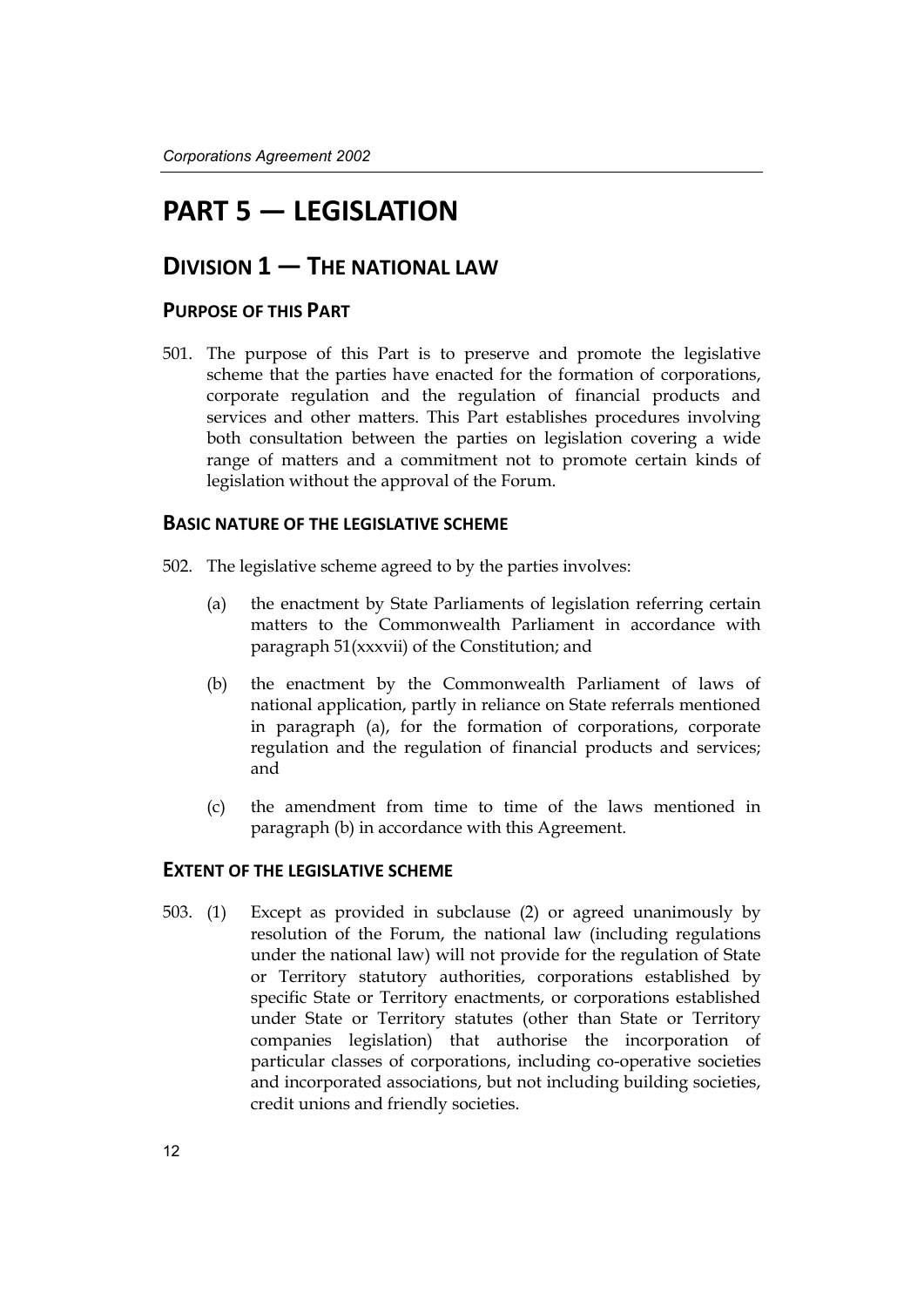(2) Except as agreed unanimously by resolution of the Forum, the national law will apply to authorities and corporations to which subclause (1) applies, both within and outside their respective jurisdictions of establishment or incorporation, only to the same extent (if any) and in the same way as the provisions of the cooperative scheme laws applied to those authorities and corporations immediately before the Corporations Law came into operation in 1991.

#### **ALTERNATIVE SYSTEMS**

504. The parties acknowledge that, while nothing in this Agreement prevents a State or Territory from legislating in relation to the formation and regulation of business entities other than companies, this Agreement is entered into on the basis that the company is, and is expected to continue to be, the primary vehicle for corporate business enterprises.

#### **USE OF REFERRED POWER**

- 505. (1) The Commonwealth will not introduce a Bill that depends, in whole or in part, on a State referral mentioned in paragraph 502(a) for a purpose other than that specified in paragraph 502(b). In particular, the Commonwealth will not introduce a Bill that depends, in whole or in part, on a State referral mentioned in paragraph 502(a) for the purpose of regulating:
	- (a) industrial relations; or
	- (b) the environment; or
	- (c) any other matter declared unanimously by the members of the Forum representing referring States to be a matter to which this clause applies.

A declaration of a matter for the purposes of paragraph (c) may be revoked by unanimous agreement of the referring States.

(2) Subject to subclause (3), the Commonwealth will not introduce a Bill that depends in whole or in part on a State referral mentioned in paragraph 502(a) for the purpose of requiring the adoption of a corporate structure by natural persons or unincorporated bodies, or requiring any activities of natural persons or unincorporated bodies to be conducted by employees of a corporation.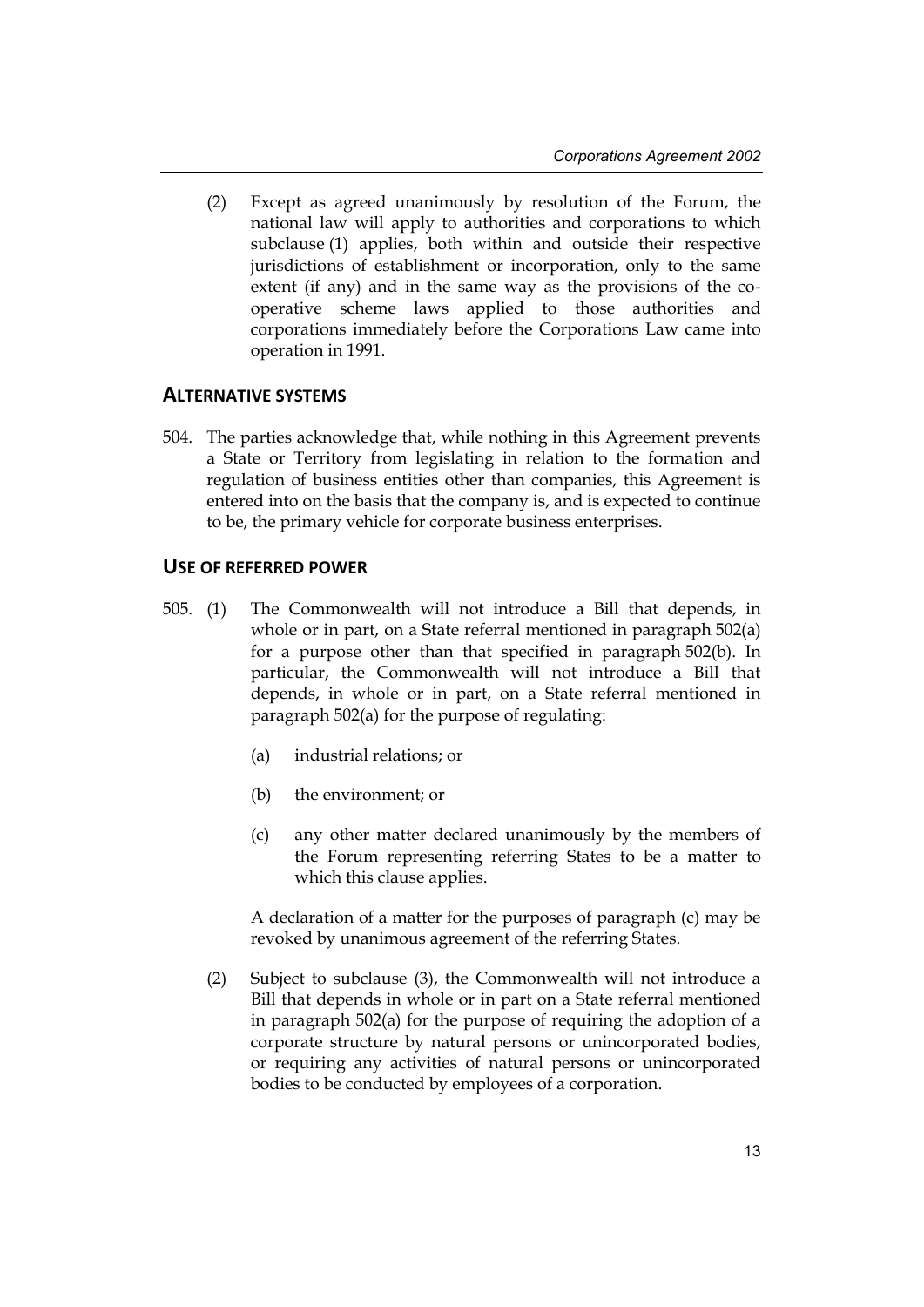(3) The Commonwealth may introduce a Bill that depends in whole or in part on a State referral mentioned in paragraph 502(a) prohibiting the formation of partnerships or associations that consist of more than 20 members. The Commonwealth may also introduce a Bill if it is for the purpose of the regulation of financial products, financial services, or markets regulated by the national law, or a purpose unanimously agreed by the Forum.

### **DIVISION 2 — ALTERATION OF THE NATIONAL LAW**

#### **COMMONWEALTH LEGISLATION RELATING TO THE NATIONAL LAW**

- 506. (1) The Commonwealth will not introduce a Bill that would repeal or amend the national law, or make a regulation under the national law unless, before its introduction or making, the Forum has been consulted about it and, except as provided by this Part, has approved it.
	- (2) The Commonwealth is not obliged to introduce, make or support any legislation, or proceed with any legislative proposal, with which it does not concur.

#### **PROVISIONS RELATING TO APPROVAL OF COMMONWEALTH LEGISLATION**

- 507. (1) The approval of the Forum is not required for a Commonwealth Bill or regulation, so far as it relates to:
	- (a) subject matters for which Chapters 2L, 5C, 6, 6A, 6B, 6C, 6D, 7 and 8 of the Corporations Law as in force on 1 July 2000 made provision, in particular:
		- debentures;
		- managed investment schemes;
		- takeovers, compulsory acquisitions and buy-outs, and rights and liabilities in relation to these matters;
		- information about ownership of listed companies and managed investment schemes;
		- fundraising;
		- the securities industry; and
		- the futures industry; and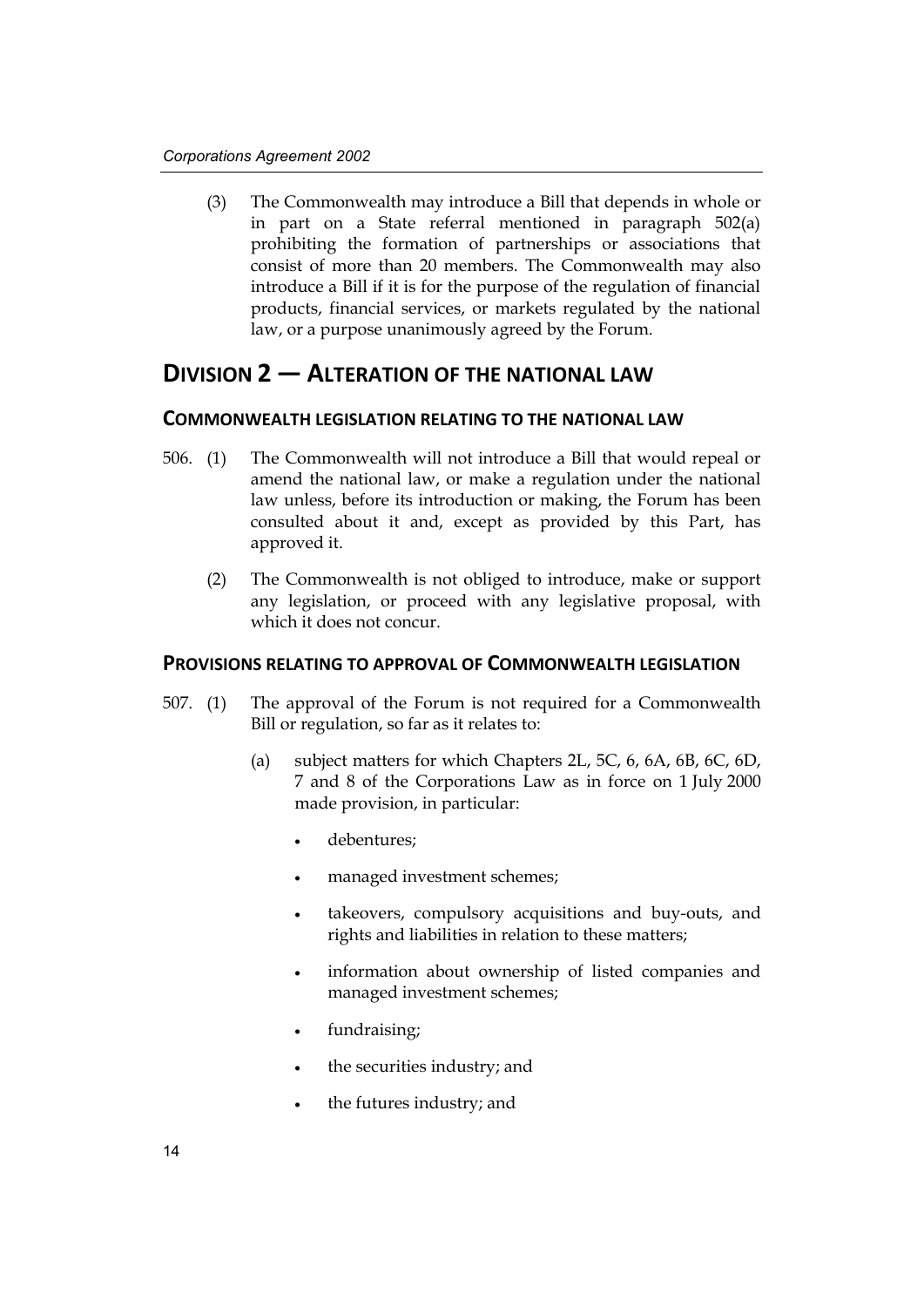- (b) subject-matters for which Chapter 9.10 of the Corporations Law as so in force made provision; and
- (c) subject-matters for which the other provisions of Chapter 9 of the Corporations Law as so in force made provision, to the extent that those other provisions apply to the chapters referred to in paragraph (a) or the subject-matters referred to in paragraph (f); and
- (d) subject-matters for which Chapter 1 of the Corporations Law as so in force made provision, to the extent that Chapter 1 applies to the provisions referred to in paragraphs  $(a)$ ,  $(b)$ ,  $(c)$ and (f); and
- (e) subject-matters for which the provisions (limited to those specified in subclause (4)) of the *Australian Securities and Investments Commission Act 1989* of the Commonwealth as so in force made provision; and
- (f) to the extent not otherwise covered by this subclause, financial products and services, including general insurance and life insurance (but not State insurance within the meaning of paragraph 51(xiv) of the Constitution), superannuation, derivatives, retirement savings accounts, foreign exchange, means of payment and banking (but not State banking within the meaning of paragraph 51(xiii) of the Constitution); and
- (g) other subject-matters agreed on unanimously by resolution of the Forum; and
- (h) a tax imposed under the *Corporations (Compensation Arrangements Levies) Act 2001*, *Corporations (National Guarantee Fund Levies) Act 2001*, *Corporations (Fees) Act 2001*, *Corporations (Review Fees) Act 2003*; and
- (i) the preservation of the operation of a State or Territory law in accordance with subclause 515(1); and
- (j) an amendment which is technical or has a minor policy impact and has a low or nil regulatory impact, unless any member considers that the amendment does not meet the criteria specified in this paragraph and notifies the Secretary within 21 days of the Commonwealth consulting the Forum.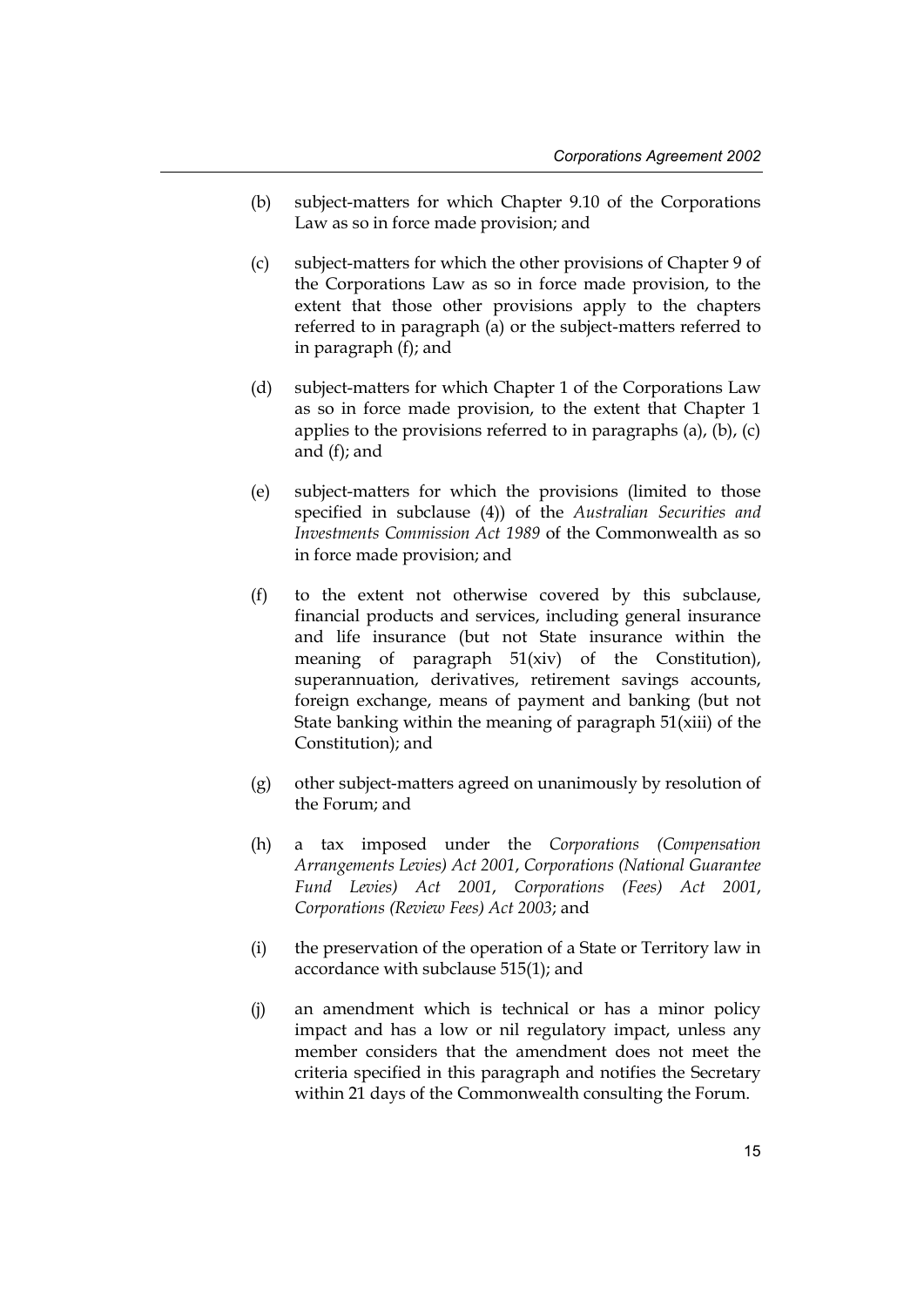- (2) The approval of at least 3 State or Territory parties (of whom at least 2 must be States) is required for a Commonwealth Bill to amend the national law, or for a Commonwealth regulation under the national law, to the extent that the Bill or regulation deals with any other subject-matter.
- (3) If approval is sought for amendments to a Bill which is currently before the Parliament, then State and Territory Ministers will use their best endeavours to vote within a time frame nominated by the Commonwealth.
- (4) For the purposes of subclause  $(1)(e)$ , the following provisions of the *Australian Securities and Investments Commission Act 1989* of the Commonwealth are specified:
	- (a) The following provisions of Part 1 (Preliminary):
		- Section 4 (Extension to external Territories)
		- Section 6C (Presentation of papers to the Parliament)
		- Section 6D (Periodic reports).
	- (b) Part 5 (The Commission's Members).
	- (c) Part 6 (The Commission's Staff).
	- (d) The following provisions of Part 7 (Preventing Conflicts of Interest and Misuse of Information):
		- Division 1 (Disclosure of interests).
	- (e) Part 8 (Finance).
	- (f) The following provisions of Part 9 (The Advisory Committee):
		- Sections 149-155 in Division 1 (General)
		- Division 2 (Staff and finance).
	- (g) The following provisions of Part 10 (The Corporations and Securities Panel):
		- Sections 175–183 in Division 1 (General).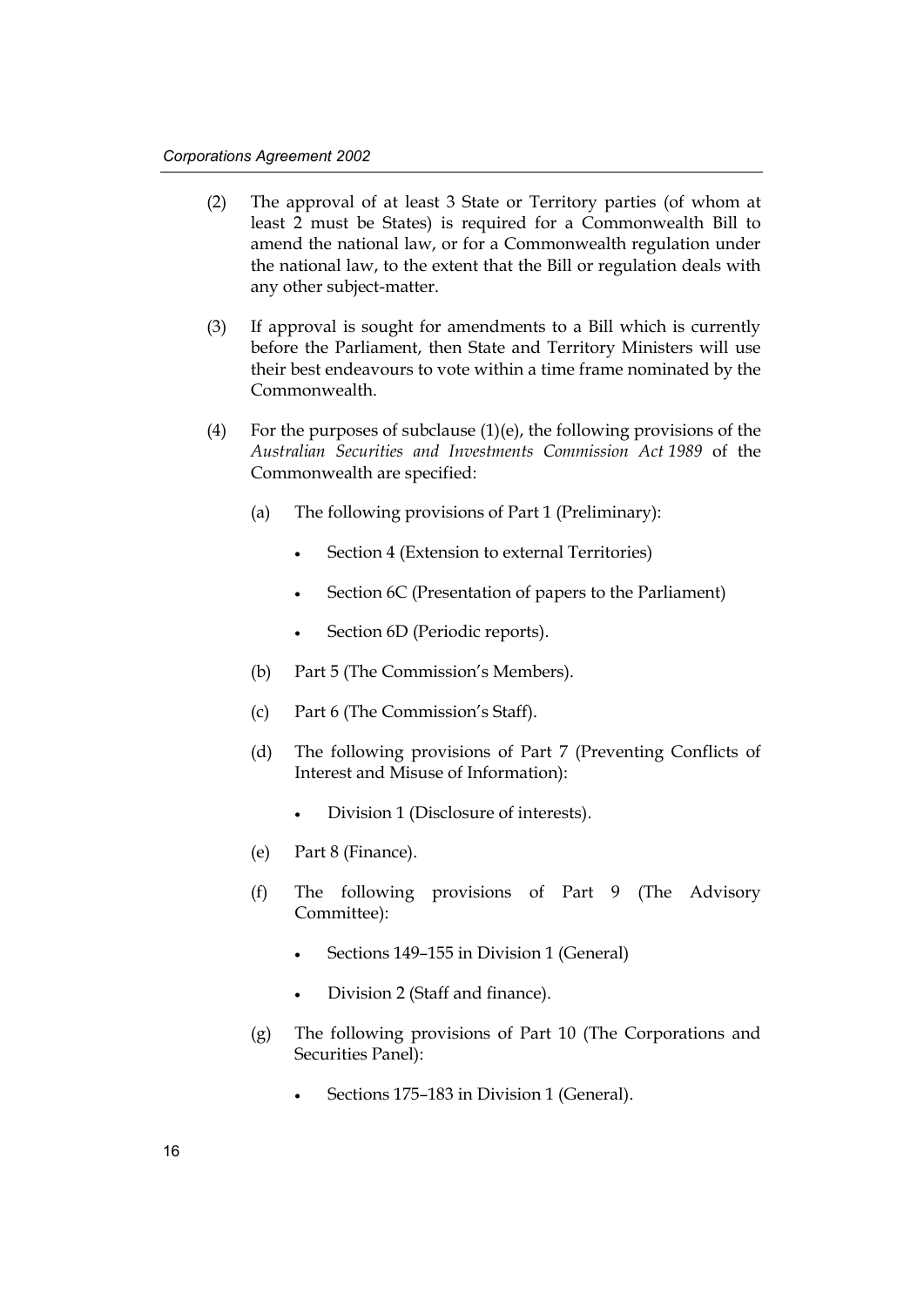- (h) The following provisions of Part 11 (Companies Auditors and Liquidators Disciplinary Board):
	- Sections 205–214 in Division 1 (Constitution of Disciplinary Board).
- (i) The following provisions in Part 12 (Australian Accounting Standards Board):
	- Sections 227–234.
- (j) Part 14 (The Parliamentary Committee).
- (k) The following provision in Part 15 (Miscellaneous):
	- Section 243D (Financial Transaction Reports).

### **FURTHER CONSIDERATION OF COMMONWEALTH LEGISLATION THAT DOES NOT REQUIRE APPROVAL**

- 508. (1) Where:
	- (a) under clause 506, the Commonwealth consults the Forum in relation to an express amendment of the national law that does not require the approval of the Forum under clause 507; and
	- (b) within 21 days of the Commonwealth consulting the Forum, the Chairperson is advised by 4 or more State Ministers representing different parties that they consider the amendment is for a purpose other than the formation of corporations, corporate regulation or the regulation of financial products or services;

the Chairperson must convene a meeting to consider the amendment.

(2) The Commonwealth must not pursue an amendment in relation to which a meeting under subclause (1) is convened if, at the meeting, 4 or more State parties vote against the amendment.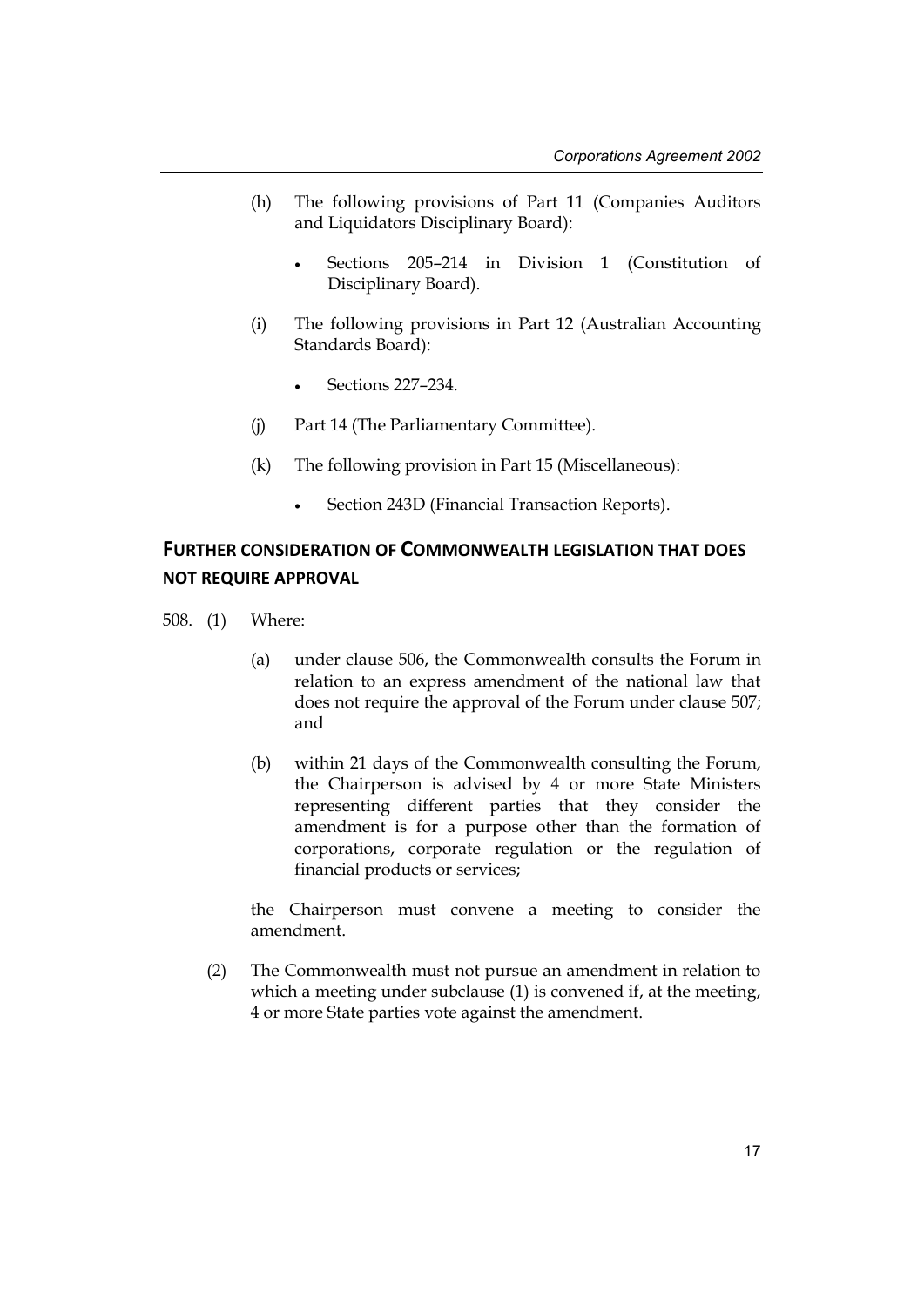#### **EXPOSURE OF COMMONWEALTH DRAFT BILLS**

- 509. (1) All Commonwealth Bills referred to in clause 506(1) will be exposed for public comment for at least 4 weeks before introduction.
	- (2) If the Bill is one referred to in subclause 507(1), the Commonwealth may shorten or dispense with the period of exposure without the agreement of the Forum. In that event, the Commonwealth Minister will advise each other member of the Forum of the reasons for this action.
	- (3) If the Bill is one referred to in subclause 507(2):
		- (a) the Commonwealth may shorten or dispense with the period of exposure, but only with the approval of at least 3 State or Territory parties (of whom at least 2 must be States); and
		- (b) the Commonwealth will extend the period of exposure to a period not exceeding 3 months upon the request of at least 3 State or Territory parties (of whom at least 2 must be States). The Secretary must be notified of the requests within 21 days of the Commonwealth consulting the Forum.

#### **INTRODUCTION AND PASSAGE OF COMMONWEALTH BILLS**

- 510. (1) When introducing into a House of the Commonwealth Parliament a Bill referred to in subclause 506(1), a Minister of State for the Commonwealth will inform the House of the outcome of any consultation with the Forum and, in the case of matters requiring the approval of the Forum, the outcome of voting.
	- (2) If amendments to such a Bill are or are to be moved in the Commonwealth Parliament (whether or not on behalf of the Government), the Commonwealth will use its best endeavours to ensure adequate consultation with and, if the subject matter would ordinarily be required to be considered under subclause 507(2), a vote by, the Forum on those amendments.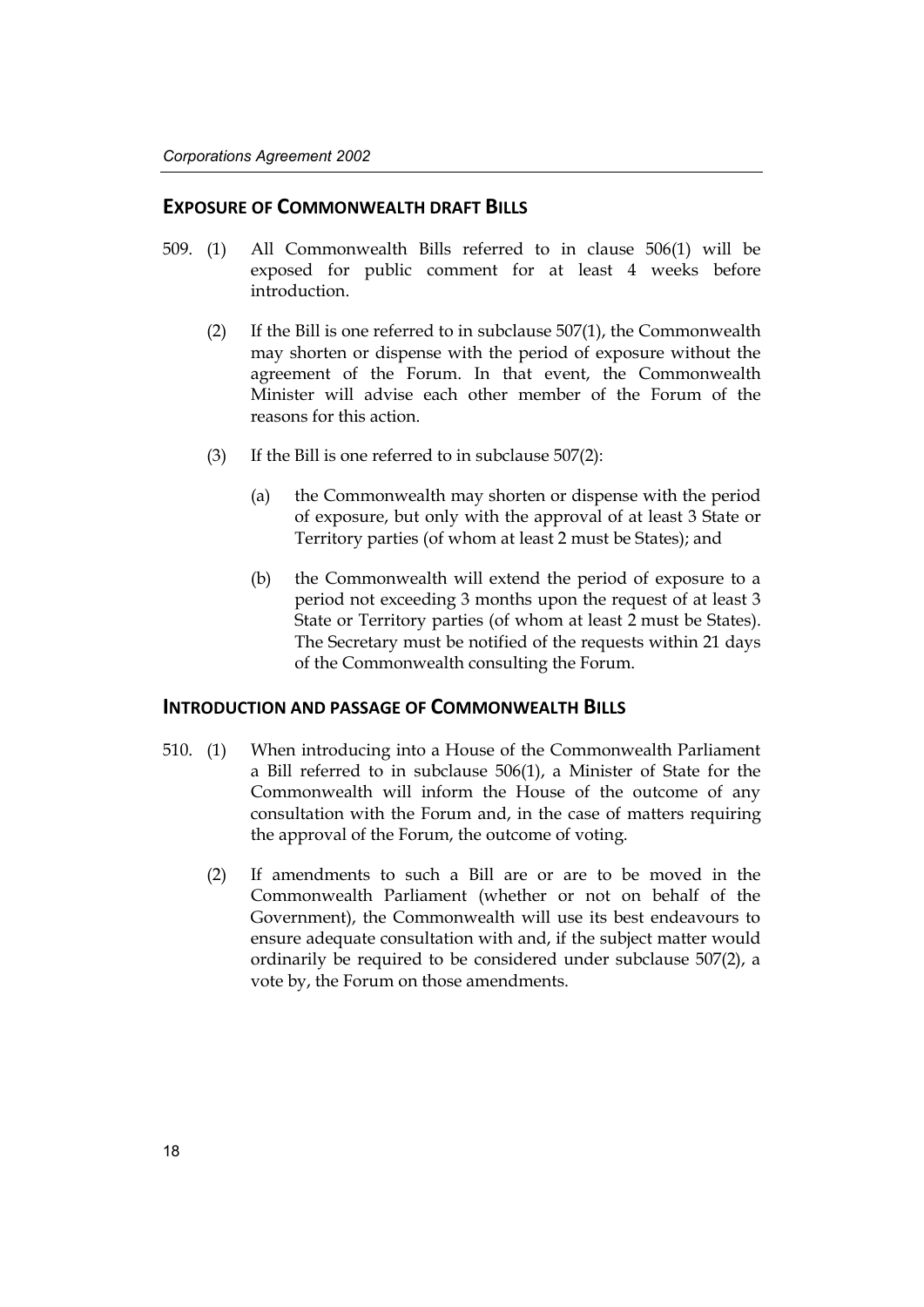- (3) In addition to the obligations undertaken in subclause 510(2), the Commonwealth will not move amendments to such a Bill and will oppose amendments to such a Bill which are moved by other parties if the amendments:
	- (a) rely to any extent on the reference by the States referred to in paragraph 502(a); and
	- (b) are other than for the purpose of the formation of corporations, corporate regulation and the regulation of financial products and services.

#### **EXPOSURE OF COMMONWEALTH DRAFT REGULATIONS**

- 511. (1) Except as provided by this clause, a Commonwealth regulation referred to in subclause 506(1) is not required by this Agreement to be exposed for public comment before being made.
	- (2) If the regulation is one referred to in subclause 507(1), or is one referred to in subclause 507(2) and relates exclusively to the imposition or alteration of fees or taxes, the Commonwealth may expose the regulation for public comment for any period it considers appropriate or may decide not to expose it for public comment at all. The Commonwealth Minister will advise each other member of the Forum whether or not it is to be exposed. The advice will include either the reasons for deciding not to expose it, or a statement of the period of exposure and the reasons for choosing the period of exposure.
	- (4) If the regulation is one referred to in subclause 507(2) and is not covered by subclause 511(2), the Commonwealth will expose the regulation for public comment for at least 4 weeks unless:
		- (a) the Commonwealth shortens or dispenses with the period of exposure, but it may only do so with the approval of at least 3 State or Territory parties (of whom at least 2 must be States); or
		- (b) the Commonwealth extends the period of exposure to a period not exceeding 3 months, which it will do upon the request of at least 3 State or Territory parties (of whom at least 2 must be States). The Secretary must be notified of the requests within 21 days of the Commonwealth consulting the Forum.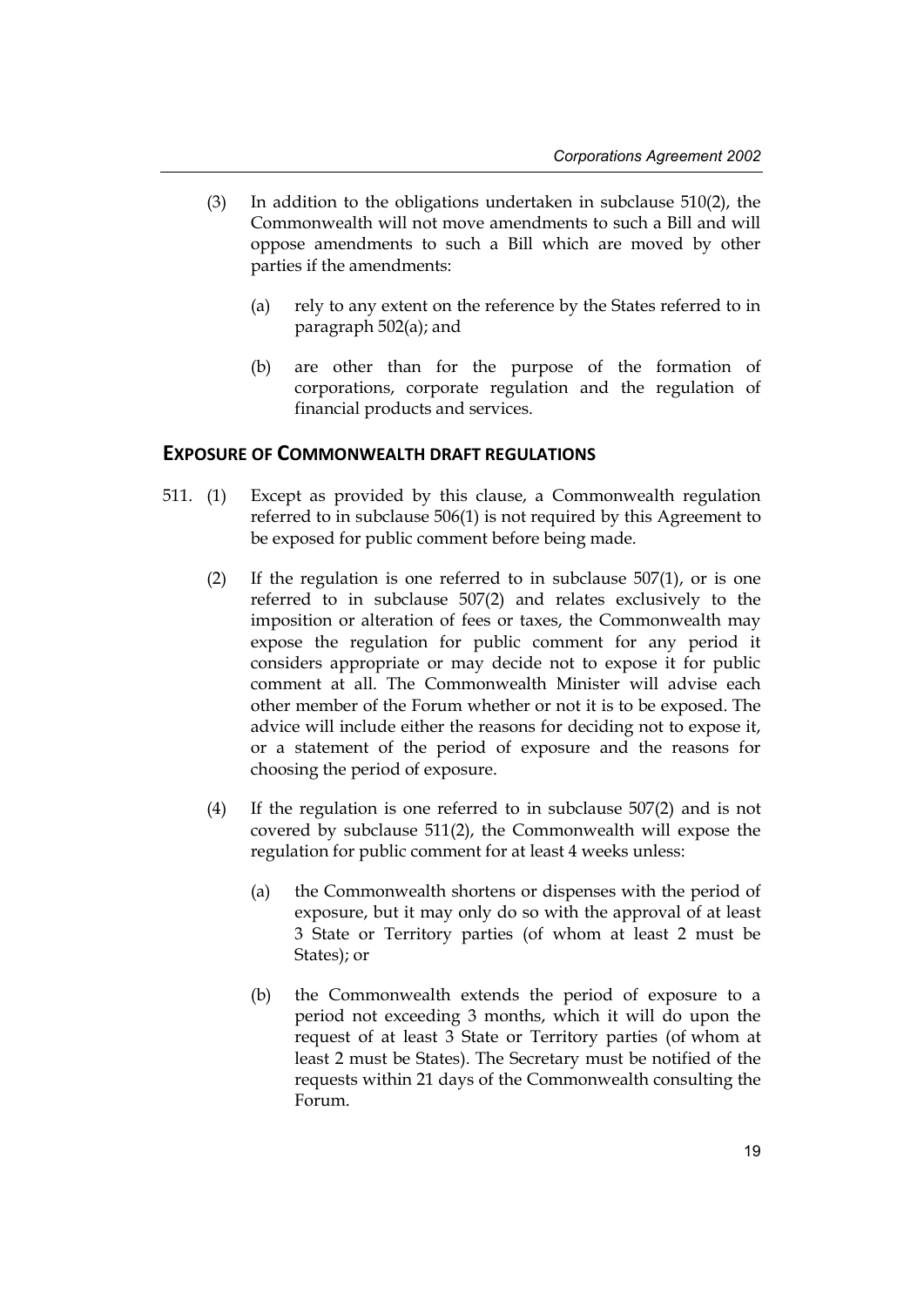#### **CONCURRENT STATE AND TERRITORY LEGISLATION**

- 512. (1) The national law will provide that it does not exclude the operation of State and Territory legislation (whether enacted before or after the commencement of the national law) that is capable of operating concurrently with it.
	- (2) Nothing in this Part is intended to impose obligations in relation to such State or Territory legislation.

### **OPERATION OF EXISTING INCONSISTENT STATE AND TERRITORY LEGISLATION**

- 513. (1) Subject to this clause, the national law will provide for the continued operation of State and Territory legislation that is in force immediately before the commencement of the national law that:
	- (a) would otherwise be inconsistent with the national law; and
	- (b) has an operation that is not preserved by the provision referred to in clause 512; and
	- (c) prevailed over the Corporations Law immediately before the commencement of the national law.
	- (2) The national law will provide that the State and Territory laws whose operation is continued under the provisions referred to in subclause (1) do not operate to the extent:
		- (a) prescribed by regulations under the national law; and
		- (b) provided by the relevant legislation of the State or Territory concerned including a regulation made under such a law.
	- (3) The Commonwealth must not make a regulation of the kind referred to in subclause (2) without the agreement of the State or Territory Minister concerned.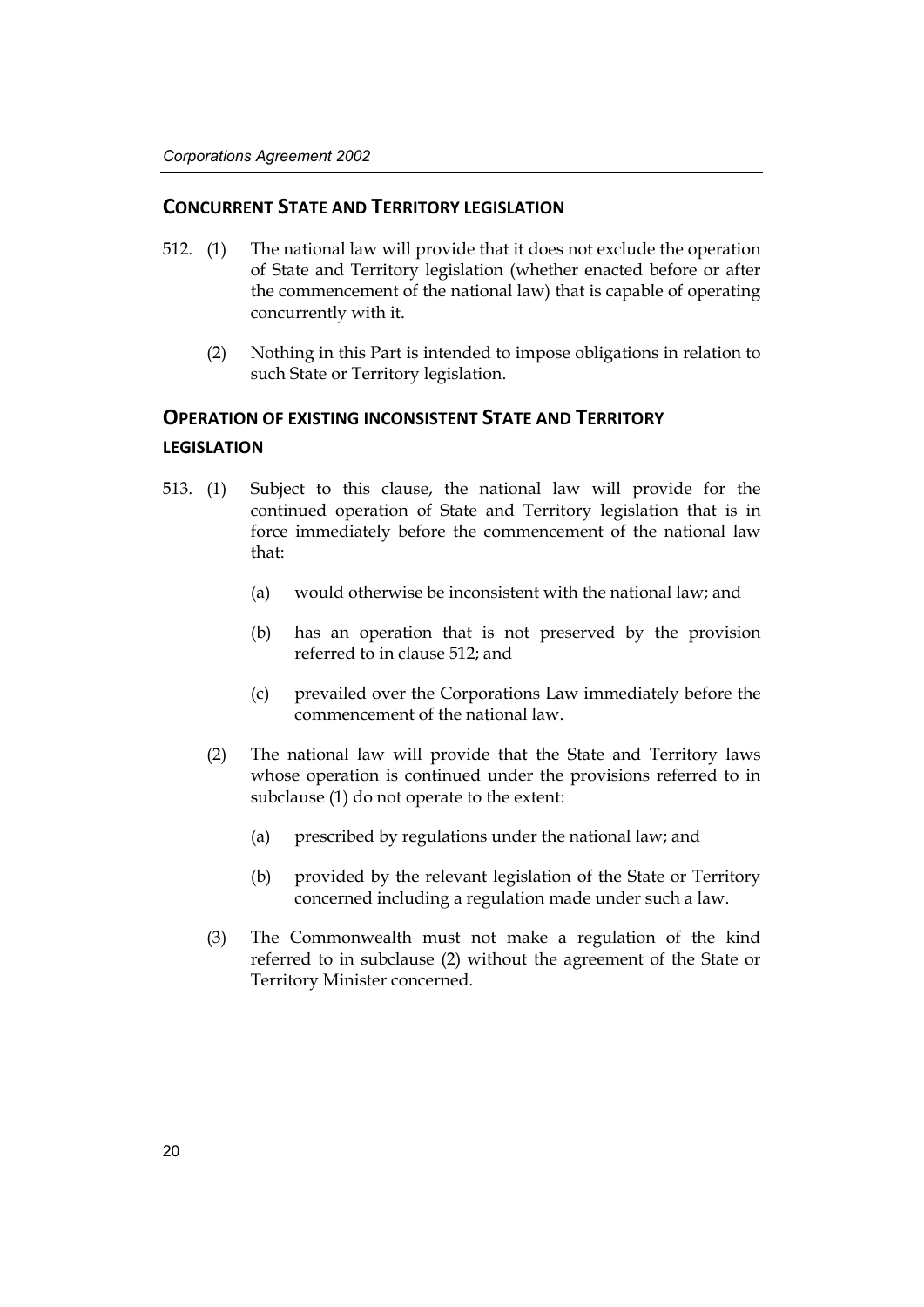#### **OPERATION OF FUTURE INCONSISTENT STATE AND TERRITORY LEGISLATION**

- 514. (1) The national law will provide for the operation of State and Territory legislation that commences after the commencement of the national law that:
	- (a) is inconsistent with the national law;
	- (b) has an operation that is not enabled by the provision referred to in clause 512; and
	- (c) the State or Territory legislation expressly indicates that it is inconsistent legislation in accordance with the provisions of the national law.
	- (2) Subclause (3) applies to:
		- (a) proposals for State and Territory legislation which is of a kind referred to in subclause (1); and
		- (b) State or Territory legislative proposals which rely on a State or Territory legislative declaration that the matter is an excluded matter in relation to the whole or specified provisions of the national law;

and which would significantly alter the effect or operation of the national law having regard to the operation of provisions to preserve the operation of State and Territory laws unless:

- (c) the provisions are of specially limited application (such as transitional provisions relating to the corporatisation or privatisation of a government owned enterprise or entity); or
- (d) without limiting paragraph (2)(c), the provisions are provisions of State or Territory legislation for the temporary administration of a corporation authorised by the State or Territory to provide electricity, gas, water, drainage, sewerage, railways, pipeline or other essential services.
- (3) A State or Territory must not introduce a Bill or make a regulation which subclause (2) provides is subject to this subclause unless:
	- (a) the relevant State or Territory gives the Forum reasonable notice of the inconsistent provisions; and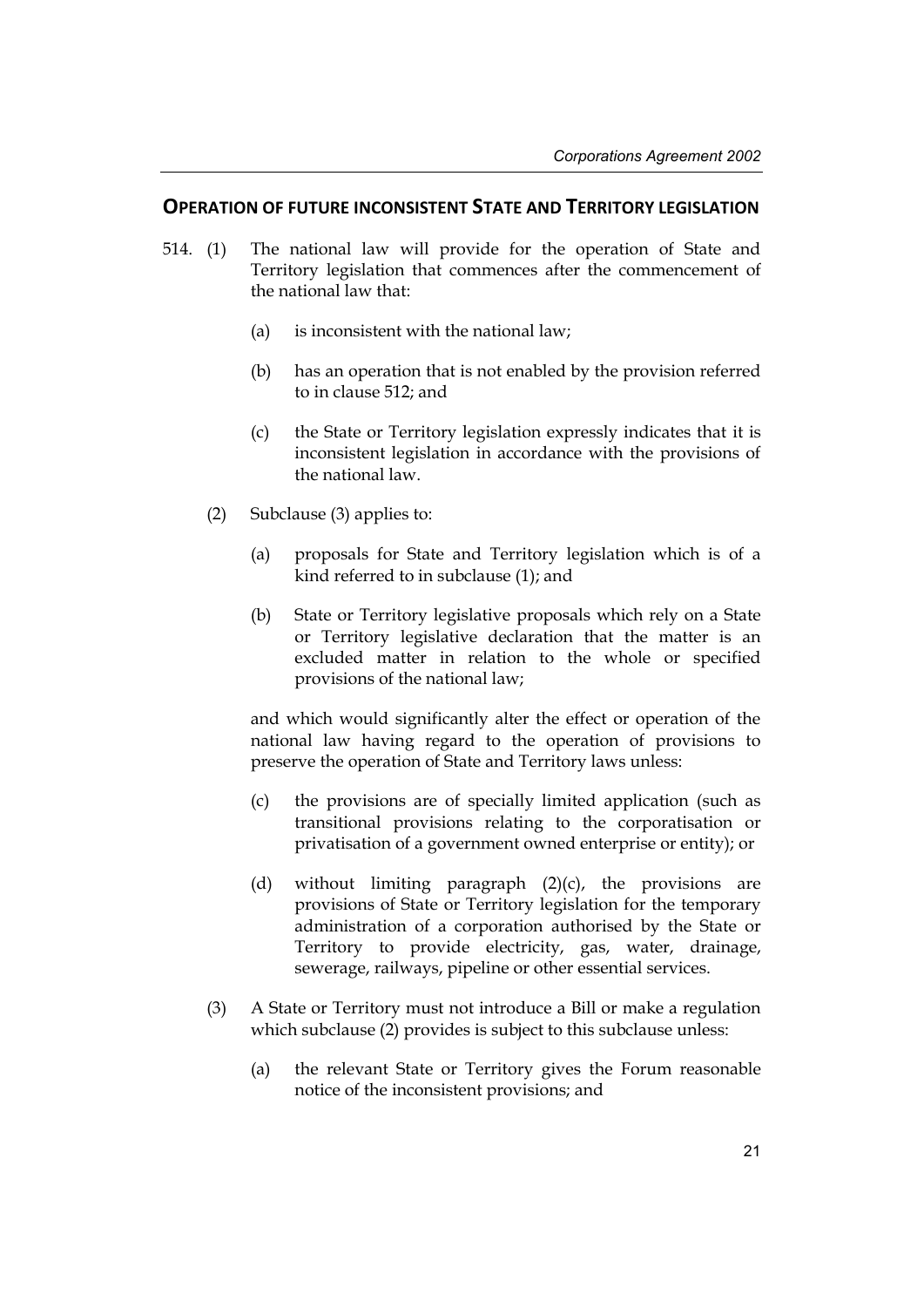- (b) the Forum has approved the enactment or making of the inconsistent provisions in accordance with clause 410.
- (4) A State or Territory must not introduce a Bill or make a regulation which is of the kind referred to in subclause (1) or paragraph (2)(b) but which is not subject to subclause (3) unless it has notified the Forum of the legislative proposal.
- (5) The notification required by subclause (4) should ordinarily occur at the earliest practicable time after the development of a legislative proposal and preferably before the introduction of the Bill concerned, or the submission of the subordinate legislation concerned to the Governor in Forum (or other appropriate body), to maximise the opportunity for members of the Forum to comment on the proposed legislation.
- (6) It is sufficient compliance with the notification provisions of subclause (4) if the State or Territory sends to the members of the Forum a document describing fully:
	- (a) the relevant provisions of the proposed Bill or subordinate legislation; and
	- (b) the manner in which each such provision would alter the effect, scope or operation of the national law.

The State or Territory will, at the earliest practicable time, provide a draft of any such provision to each member of the Forum.

(7) If, because of exceptional and unavoidable considerations of government, the requirements of subclauses (3) or (4) cannot be undertaken before the introduction of the Bill concerned or the submission of the subordinate legislation concerned, the State or Territory will, at the earliest practicable time (and, in the case of a Bill, preferably before passage of the Bill), provide copies of the Bill or subordinate legislation to members of the Forum and indicate the extent to which comments made by them may be able to be taken into account.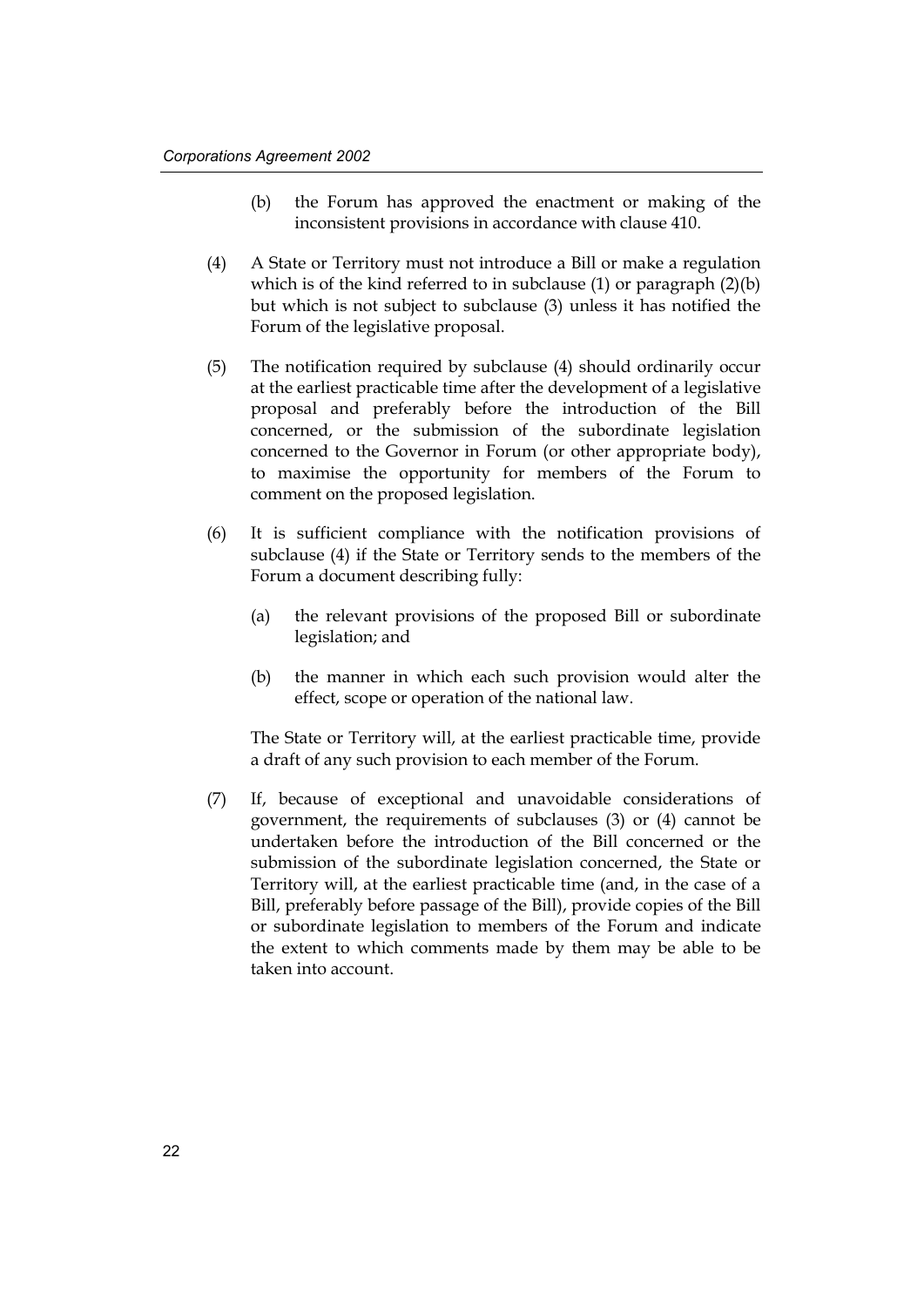- (8) If amendments to a Bill are or are to be moved in the State or Territory Parliament (whether or not on behalf of the Government) and those amendments would require approval under subclause (3) or notification under subclause (4), the State or Territory will use its best endeavours to notify the Forum of those amendments at the earliest practicable time.
- (9) Where State or Territory legislation which is preserved under the mechanism referred to in clause 513 is amended after the commencement of the national law in such a manner that the inconsistency is dealt with in substantially the same terms, then the requirements of subclauses (3) and (4) do not apply but the relevant State or Territory must notify other members of the Forum about the amendments, preferably before their introduction or making.

#### **ADDITIONAL MECHANISM**

- 515. (1) In addition to the mechanisms referred to in subclauses 513(1) and 514(1), the national law will provide for the making of regulations to allow the effective operation of specified State or Territory laws that may otherwise be incompatible with the national law or regulations under the national law.
	- (2) If a State or Territory requests a regulation of the kind referred to in subclause (1), the Commonwealth must determine that request within 6 weeks of receipt unless a longer period is approved by the Forum. The Commonwealth must not refuse the request without reasonable cause.
	- (3) The Commonwealth must expose for public comment any draft regulation made in accordance with this clause for a period of 4 weeks unless a different period is approved by the Forum.
	- (4) The Commonwealth must use its best endeavours to ensure that a regulation to be made under this clause is made at the earliest reasonable opportunity.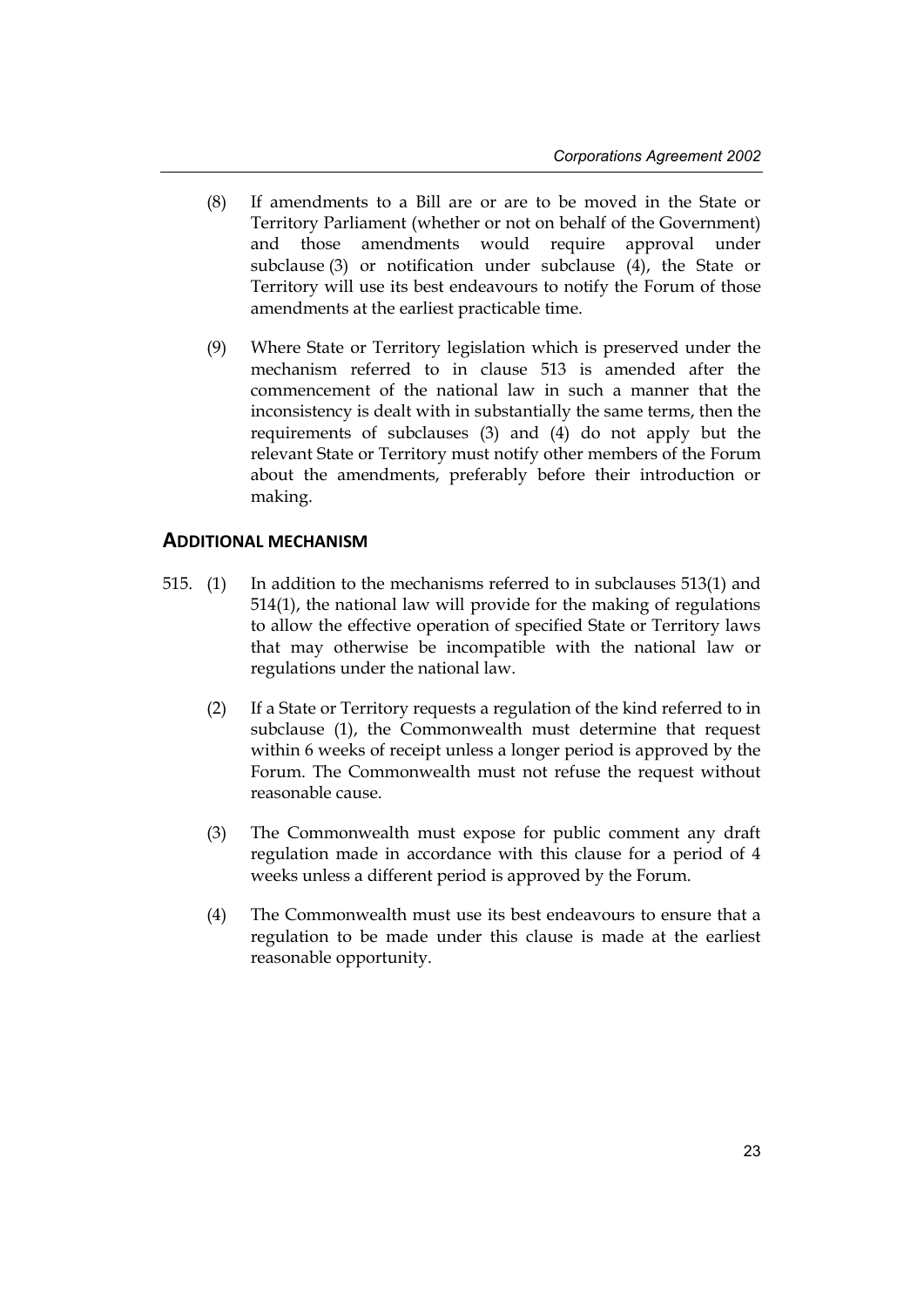#### **COMMONWEALTH TO NOTIFY FORUM OF OTHER LEGISLATION**

- 516. (1) Subject to this clause, the Commonwealth will notify the Forum of all other legislative proposals for Commonwealth legislation (including Commonwealth legislation for the Australian Capital Territory) that would alter the effect, scope or operation of the national law.
	- (2) The notification required by subclause (1) should ordinarily occur at the earliest practicable time after the development of a legislative proposal and preferably before the introduction of the Bill concerned, or the submission of the subordinate legislation concerned to the Governor-General in Forum, to maximise the opportunity for members of the Forum to comment on the proposed legislation.
	- (3) It is sufficient compliance with the notification provisions of subclause (1) if the Commonwealth sends to the members of the Forum a document describing fully:
		- (a) the relevant provisions of the proposed Bill or subordinate legislation; and
		- (b) the manner in which each such provision would alter the effect, scope or operation of the national law.

The Commonwealth will, at the earliest practicable time, provide a draft of any such provision to each member of the Forum.

(4) If, because of exceptional and unavoidable considerations of government, the notification required by subclause (1) cannot be undertaken before the introduction of the Bill concerned or the submission of the subordinate legislation concerned, the Commonwealth will, at the earliest practicable time (and, in the case of a Bill, preferably before passage of the Bill), provide copies of the Bill or subordinate legislation to the members of the Forum and indicate the extent to which comments made by them may be able to be taken into account.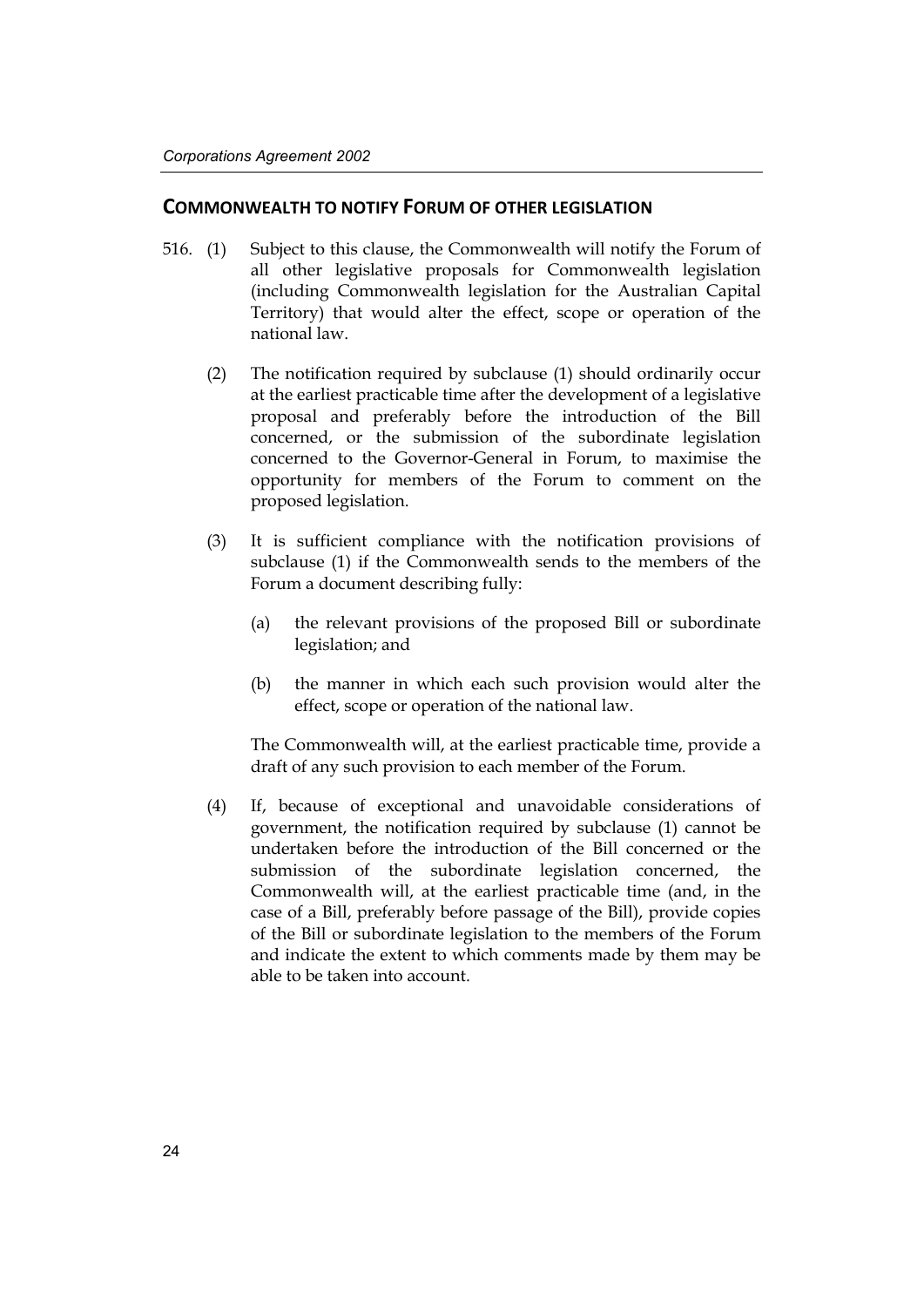- (5) If amendments to a Bill are or are to be moved in the Commonwealth Parliament (whether or not on behalf of the Government) and those amendments would require to be notified under subclause (1) because they would alter the effect, scope or operation of the national law, the Commonwealth will use its best endeavours to notify the Forum of those amendments at the earliest practicable time.
- (6) The approval of the Forum is not required for any such legislative proposals or amendments.

#### **ALTERATIONS TO LEGISLATION**

- 517. (1) The purpose of this clause is to make provision in regard to alterations made to a Commonwealth Bill or regulation referred to in subclause 506(1) before it is introduced or made.
	- (2) A Commonwealth Bill or regulation requiring the approval of the Forum has to be approved in the form in which it is to be introduced or made.
	- (3) However, the approval of the Forum to such a Bill or regulation may be given so as to permit the making of alterations of a drafting nature, or alterations of other kinds or for other purposes, as specified in the approval, without the need for further approval.
	- (4) The exposure provisions of this Division do not apply again to a Commonwealth Bill or regulation merely because it has been altered. However, those provisions do apply again if the alteration amounts to the inclusion in the Bill or regulation of a substantially new subject-matter.
	- (5) The Commonwealth will provide to the members of the Forum a statement of and commentary on alterations made to a Commonwealth Bill or regulation after the Forum was consulted about the Bill or regulation.
	- (6) The statement and commentary referred to in subclause (5) will be provided as follows:
		- (a) If the Bill or regulation is one to which subclause 507(1) applies, the statement and commentary will be provided not later than the day when the Bill or regulation is first introduced or made.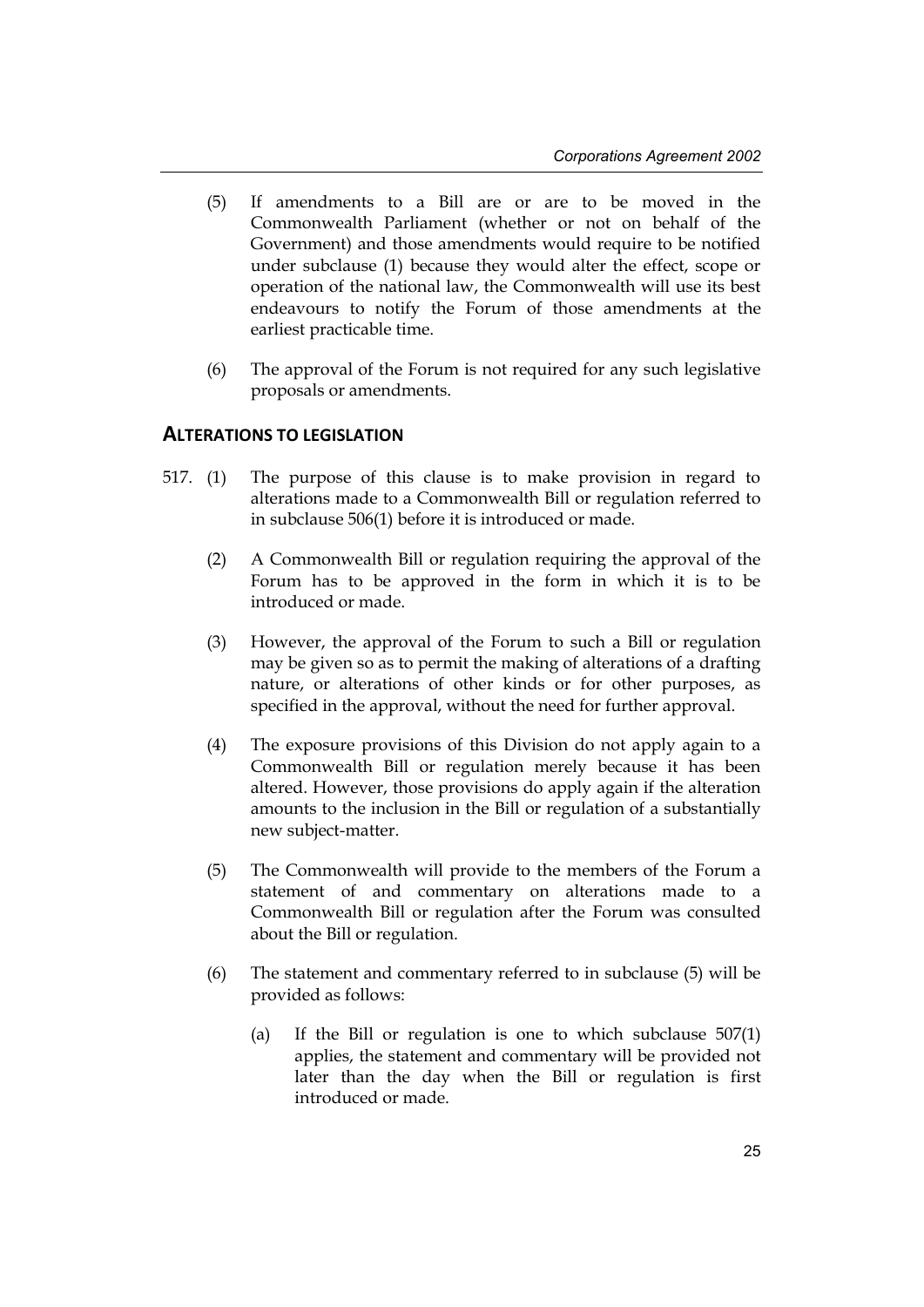- (b) If the Bill or regulation is one to which subclause 507(2) applies and the alterations all fall within subclause (3) of this clause, the statement and commentary will be provided not later than the day when the Bill or regulation is first introduced or made.
- (c) If the Bill or regulation is one to which subclause 507(2) applies and the alterations do not all fall within subclause (3) of this clause, the statement and commentary will be provided when the Bill or regulation is submitted or resubmitted for the approval of the Forum.

#### **EXCEPTIONS**

- 518. (1) This Part does not apply to the re-enactment of Commonwealth legislation, so long as the matters are dealt with in substantially the same terms.
	- (2) This Part does not apply to Commonwealth legislation that is, or is of a class, approved by a resolution of the Forum supported by the Chairperson.

### **DIVISION 3 — ALTERATION OF STATE REFERRAL LEGISLATION**

#### **AMENDMENT OF STATE REFERRAL LEGISLATION**

- 519. (1) A State shall not introduce a Bill that would amend the referral legislation referred to in the definition of 'referring State' in clause 102 of this Agreement unless the Forum has been consulted about the proposed amendments.
	- (2) If amendments to such a Bill are or are to be moved in a State Parliament (whether or not on behalf of the Government), the State will use its best endeavours to ensure adequate consultation with the Forum on those amendments.

#### **PARTIAL TERMINATION OF REFERRAL**

520. (1) The State legislation will include provisions by the use of which a State could terminate the amendment reference.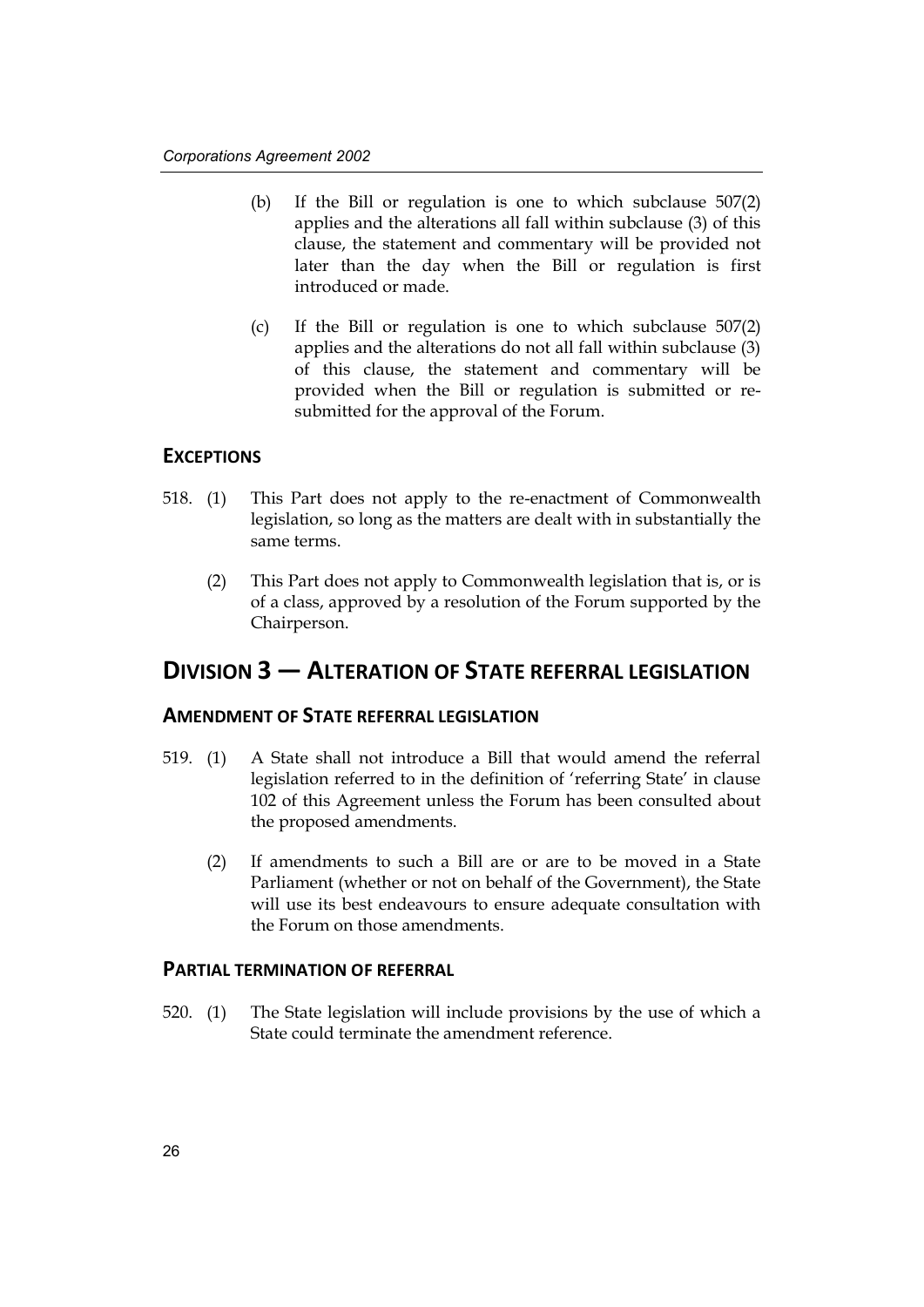- (2) The Commonwealth legislation will provide that if 6 States terminate the amendment reference on the same day then the Corporations Act, as in force at the time the termination becomes effective, will continue to apply in those States.
- (3) However, the Commonwealth legislation will treat any State which terminates its amendment reference in circumstances where the condition referred to in subclause (2) is not satisfied as a nonreferring State.
- (4) A State will withdraw its amendment reference where and only where:
	- (a) each of 4 or more State Ministers representing different parties has advised the Chairperson that legislation specified in the advice is considered by that Minister to have been introduced, made or enacted by the Commonwealth in breach of a prohibition imposed by this Part;
	- (b) after the expiry of the period of 6 months beginning on the day on which the advice was given under paragraph (a) of this subclause, 4 or more State Ministers representing different parties agree:
		- (i) that the breach mentioned in paragraph (a) of this subclause has not been remedied; and
		- (ii) that the amendment references of all the States should be withdrawn; and
	- (c) each State withdraws its amendment reference in such a manner that the withdrawals have effect on the same day in each of the States.
- (5) If the advice under subclause  $(4)(a)$  is given on different days the period of 6 months mentioned in subclause (4)(b) begins on the later or latest of those days.
- (6) In this clause, 'amendment reference' means the reference by a State to the Commonwealth Parliament of the matters of the formation of corporations, corporate regulation and the regulation of financial products and services to the extent of express amendments of the national law.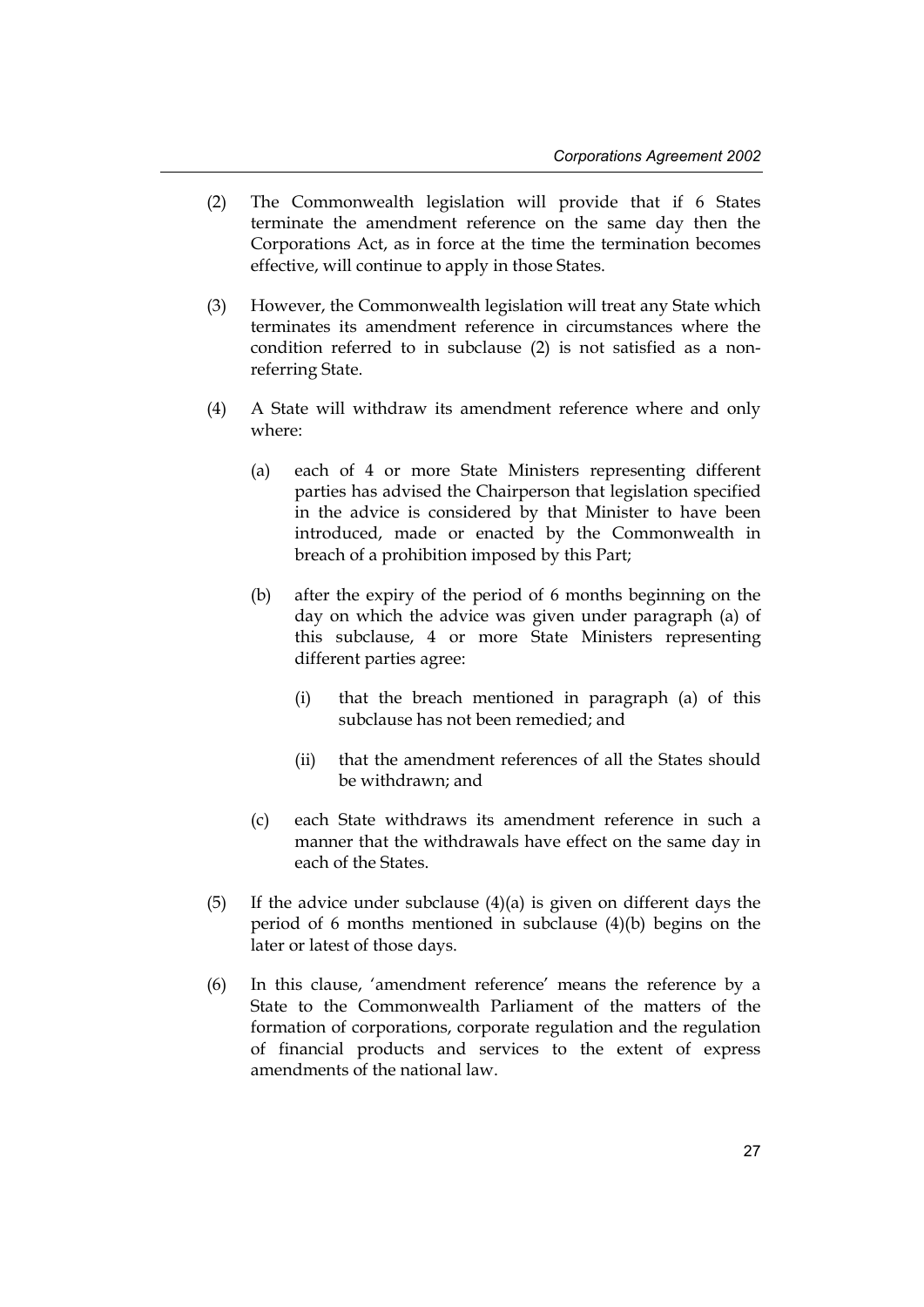### **DIVISION 4 — MISCELLANEOUS**

#### **CONCURRENT JURISDICTION**

521. Jurisdiction under and in relation to the national law is to be conferred on State and Territory Superior Courts of Record and other appropriate State and Territory courts to the extent conferred under the national scheme laws.

### **EXTENSION OF PROHIBITION ON INTRODUCTION OR MAKING OF LEGISLATION**

522. A prohibition imposed by this Part on the introduction or making of any kind of legislation imports a requirement to oppose and take all practicable steps to prevent the introduction, making or enactment of any such legislation.

#### **MEANING OF AMENDMENT**

- 523. Except as provided in clause 508, in this Part, 'amend' the national law means:
	- (a) directly amend the text of the national law by the insertion, omission or substitution of matter; or
	- (b) indirectly amend the national law by making provisions that would significantly alter its effect, scope or operation, unless the provisions are of specially limited application (such as transitional provisions relating to the corporatisation or privatisation of a government owned enterprise or entity).

## **PART 6 — ADMINISTRATION**

### **THE COMMISSION**

601. (1) The Commonwealth will consult the Forum on the making of appointments to the Commission.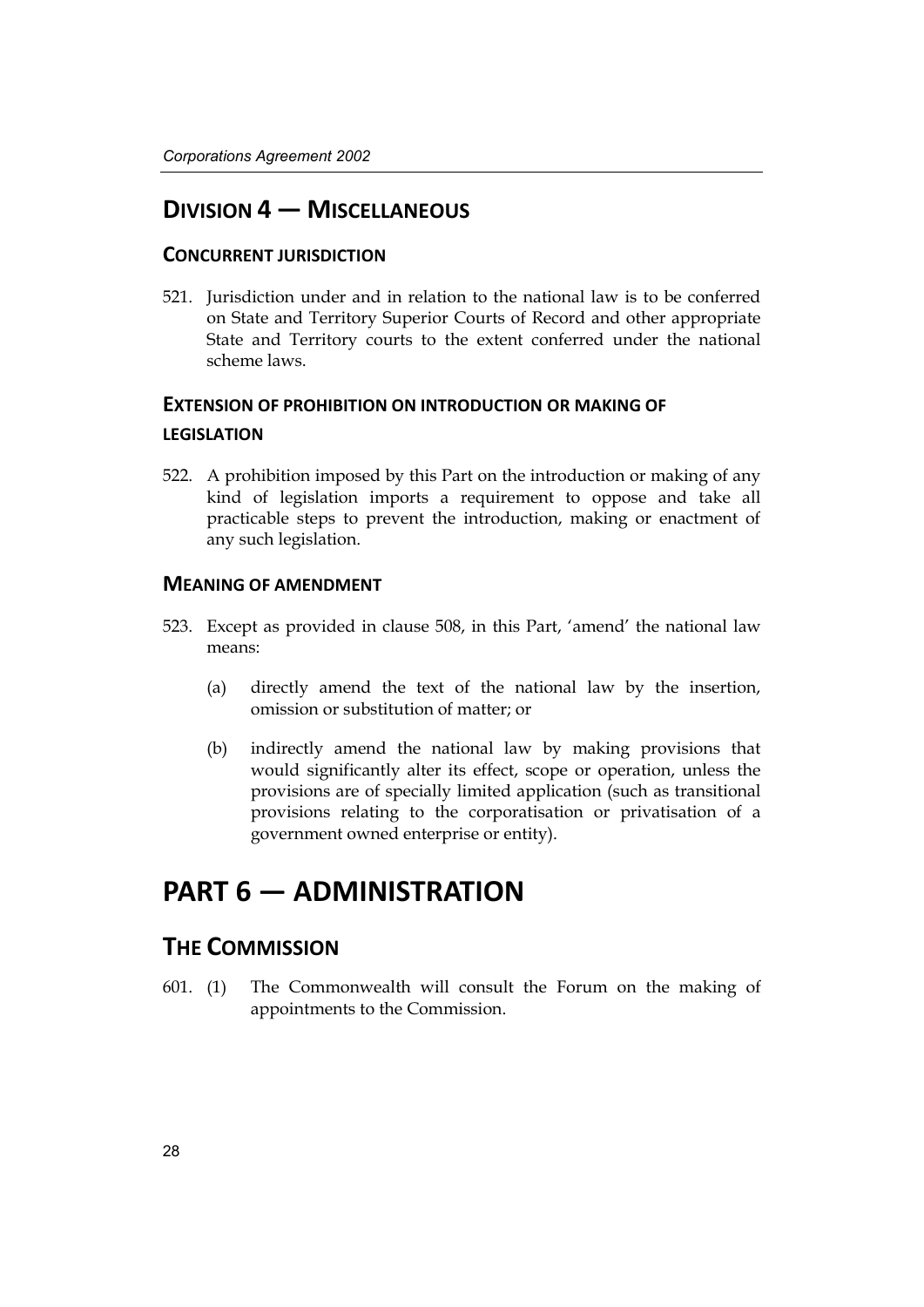(2) The Commonwealth will consider the desirability of appointing part-time members of the Commission in the light of experience with the operation of the Commission and having regard to the views of the Commission and the State and Territory Ministers.

#### **REGIONAL ADMINISTRATION**

- 602. (1) The Regional Offices of the Commission established in the referring States and the Northern Territory will be located in the capitals of the respective States and the Northern Territory.
	- (2) The Commission will maintain Service Centres in those capitals and also in the major provincial cities that warrant such a presence.
	- (3) The Commission will consult the relevant State or Territory Minister in relation to the appointment of the Regional Commissioner who will have responsibilities in relation to that Minister's jurisdiction.
	- (5) The Commission will, to the fullest extent practicable, and having regard to issues of efficiency, delegate its functions and powers to the Regional Commissioners.
	- (6) Subject to the ultimate authority of the Commission, the Regional Commissioners will be fully consulted on the allocation of the Commission's resources and the setting of the Commission's priorities.

#### **LEVELS OF SERVICE**

- 603. (1) The Commission will, through the Regional Office and Service Centres established in each referring State and the Northern Territory, maintain levels of service not lower than the levels of service formerly provided in that State or Territory in the course of the local administration of co-operative scheme laws.
	- (2) The Commission will maintain a system of performance indicators in relation to the levels of service in each referring State and the Northern Territory, and will monitor and report to each relevant State or Territory Minister on the performance of the Commission against the indicators in the Minister's State or Territory. The frequency of reporting to each such Minister will be as agreed between the Commission and the Minister concerned, but will not be more than twice each calendar year.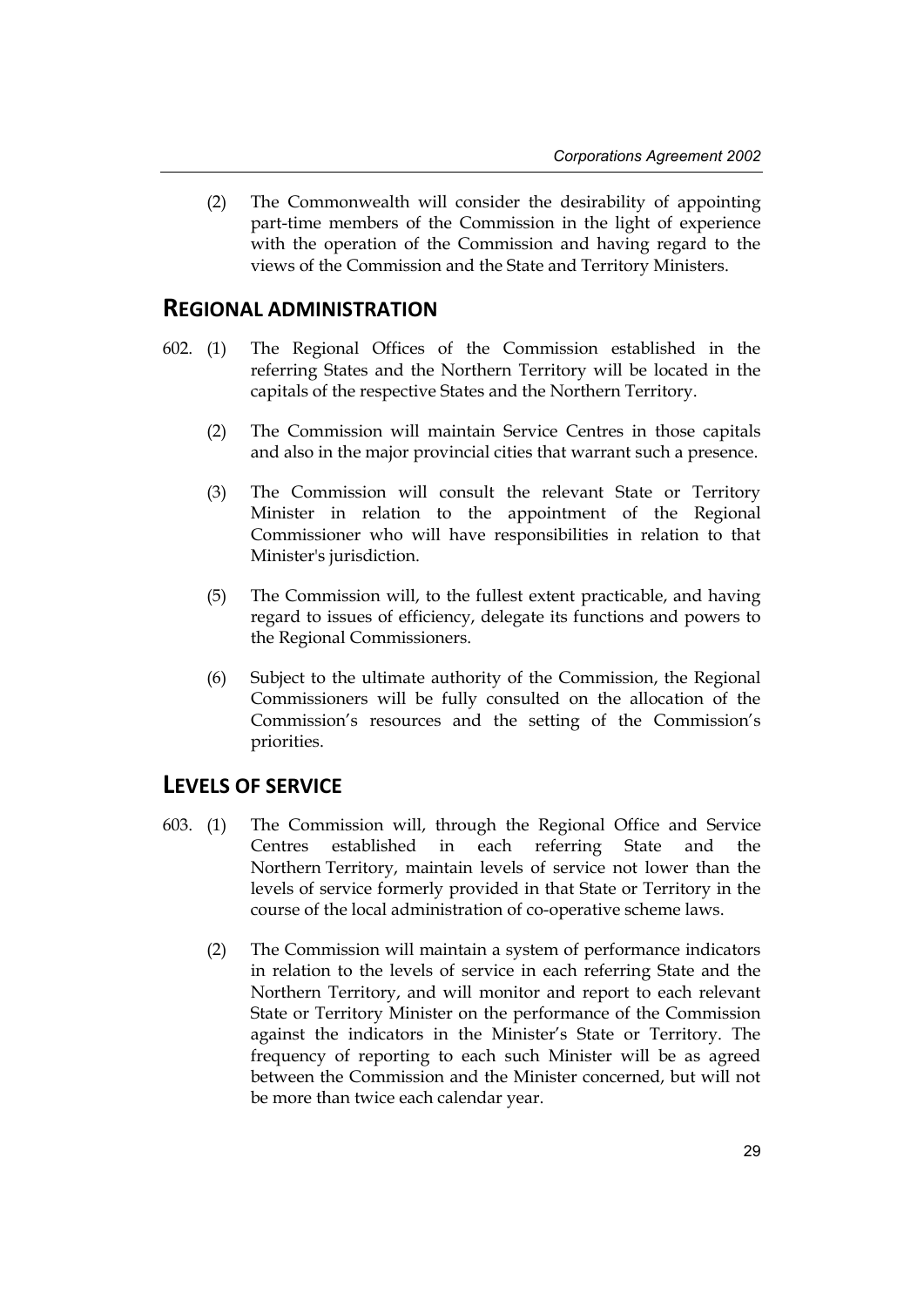- (3) The Commission will include, in its annual report, a statement on the performance of the Commission against those performance indicators during the relevant period.
- (4) Each Minister mentioned in subclause (2) will be entitled to make a complaint at a meeting of the Forum about the levels of service provided by the Commission in the Minister's State or Territory.
- (5) The Commonwealth Minister will provide a written response to such a complaint within one month to all members of the Forum, if the Forum so resolves in relation to the complaint or to the class of complaints to which the complaint belongs.
- (6) The Commonwealth acknowledges that a State or Territory Minister may, subject to and in accordance with any relevant law, make a complaint to the Parliamentary Joint Committee on Corporations and Financial Services (established under the *Australian Securities and Investments Commission Act 2001* of the Commonwealth) about the levels of service provided by the Commission in the Minister's State or Territory.
- (7) The provisions of this clause are subject to clause 302.

#### **REGIONAL LIAISON COMMITTEES**

- 604. (1) The Regional Commissioner for each State and the Northern Territory will maintain a Regional Liaison Committee to meet regularly for the purpose of:
	- (a) briefing representatives of the local business community on the work of the Commission; and
	- (b) receiving views on the levels of service provided by the Commission in the State or Territory.
	- (2) Each Committee will meet quarterly, or otherwise as agreed by the Committee.
	- (3) The Commission will use its best endeavours to have a member of the Commission present at each meeting of each Committee.
	- (4) The annual report of the Commission will include a report on the activities of the Committees.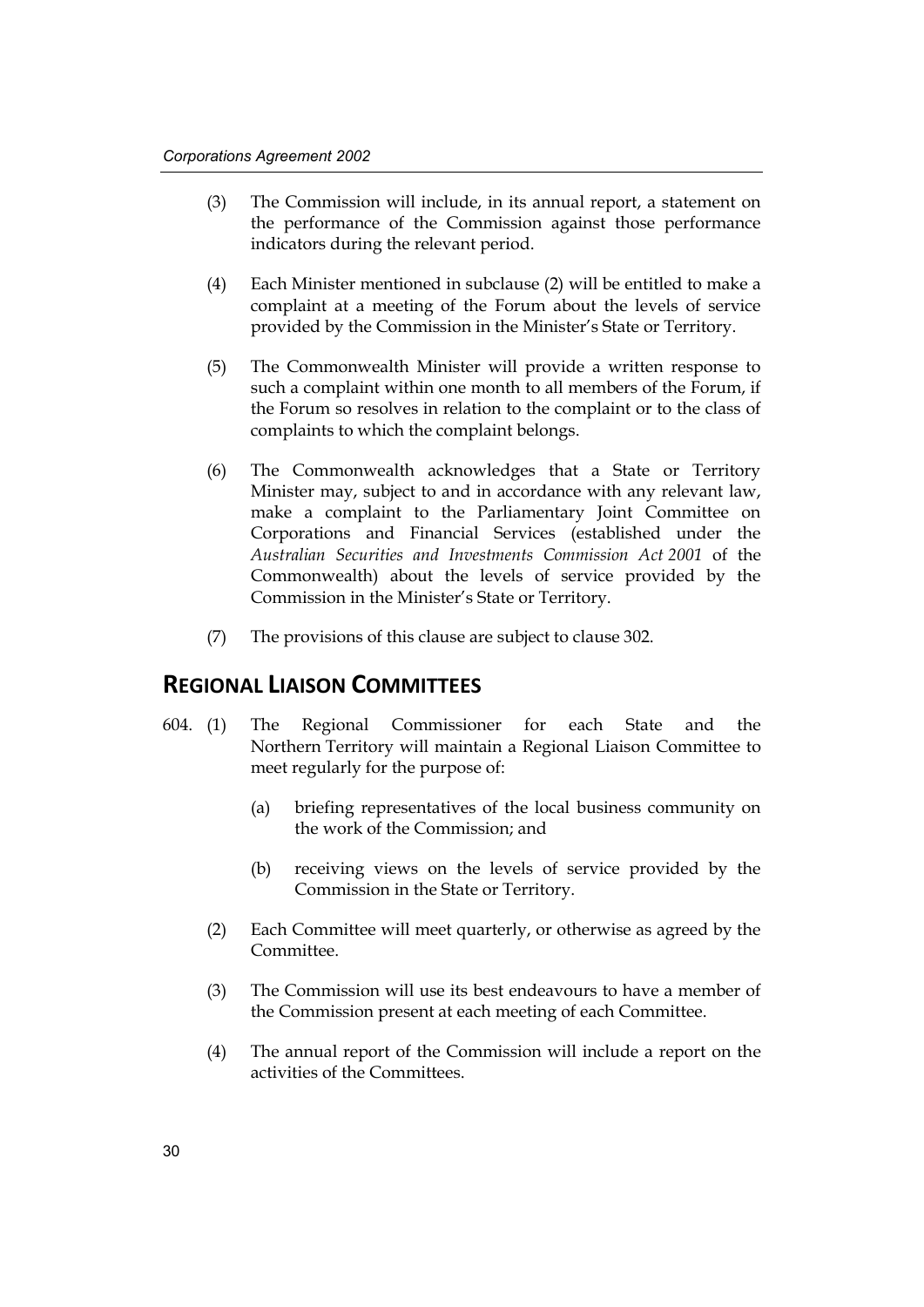### **CORPORATIONS AND MARKETS ADVISORY COMMITTEE**

- 605. (1) The Commonwealth will consult the Forum on the making of appointments to the Corporations and Markets Advisory Committee.
	- (2) Each State and Territory Minister will be entitled to nominate a panel of persons for potential appointment to the Advisory Committee and the Legal Sub-Committee of the Advisory Committee.
	- (3) The Commonwealth will ensure so far as practicable that at any time there is at least one member of the Advisory Committee from the Northern Territory and each referring State.
	- (4) The Commonwealth will ensure so far as practicable that at any time there is at least one member of the Legal Sub-Committee from the Northern Territory and each referring State.
	- (5) For the purposes of subclauses (3) and (4), a member is from a particular State or Territory if he or she is a resident of that jurisdiction.
	- (6) The Commonwealth Minister will confer with the relevant State or Northern Territory Minister if it is proposed that no person be appointed from the panel of persons nominated by that Minister.

### **TAKEOVERS PANEL**

- 606. (1) The Commonwealth will consult the Forum on the making of appointments to the Takeovers Panel.
	- (2) The selection of persons for appointment to the Panel will be made from persons with knowledge of, or experience in, relevant fields, with the objective that members of the Panel should, subject to the national law, be equipped to make a peer group assessment of the acceptability or unacceptability of relevant practices.
	- (3) As far as practicable, at least one member of the Panel must, at any time, be a qualified person nominated by one or more of the State or Territory Ministers.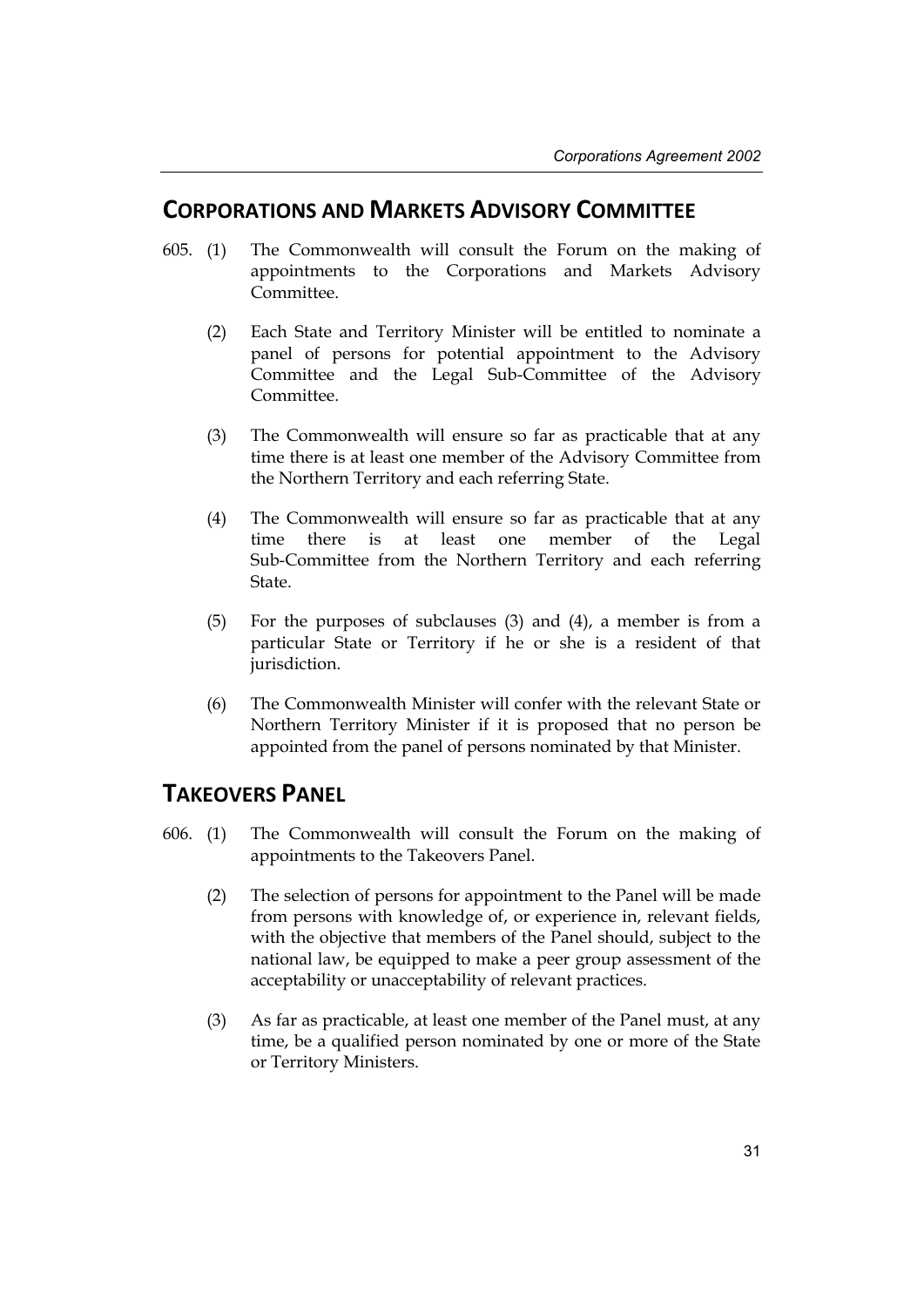#### **INTEGRATED OFFICES**

- 607. (1) The Commission will, at the request of any referring State or the Northern Territory, enter into negotiations with that State or Territory for the purpose of entering into arrangements for the integration, within the Service Centre in the capital of the jurisdiction, of registration functions under laws of the State or Territory relating to business names and corporations, where those functions remain or become the responsibility of the State or Territory.
	- (2) Any such arrangements will be on the following basis:
		- (a) the functions that may be performed by the Commission on behalf of the State or Territory will be limited to counter, registry and the like services;
		- (b) the services will be provided by the Commission on a full cost recovery basis;
		- (c) the presence of State or Territory officers and employees will be confined to the minimum decision-making presence necessary for the efficient discharge of the service;
		- (d) the State or Territory officers and employees will be administratively responsible to the Commission for office functions, but responsible to the State or Territory for policy and legislative matters;
		- (e) enforcement of relevant State or Territory laws will remain exclusively a matter for the State or Territory.
	- (3) The Commission will, at the request of any State or the Northern Territory, enter into negotiations with that State or Territory for the co-location, with the Service Centre in the capital of the State or Territory, of the State or Territory office at which continuing State or Territory business regulation functions are performed.

#### **NATIONAL DATABASE**

608. (1) The Commission will maintain its national companies database and a document imaging system.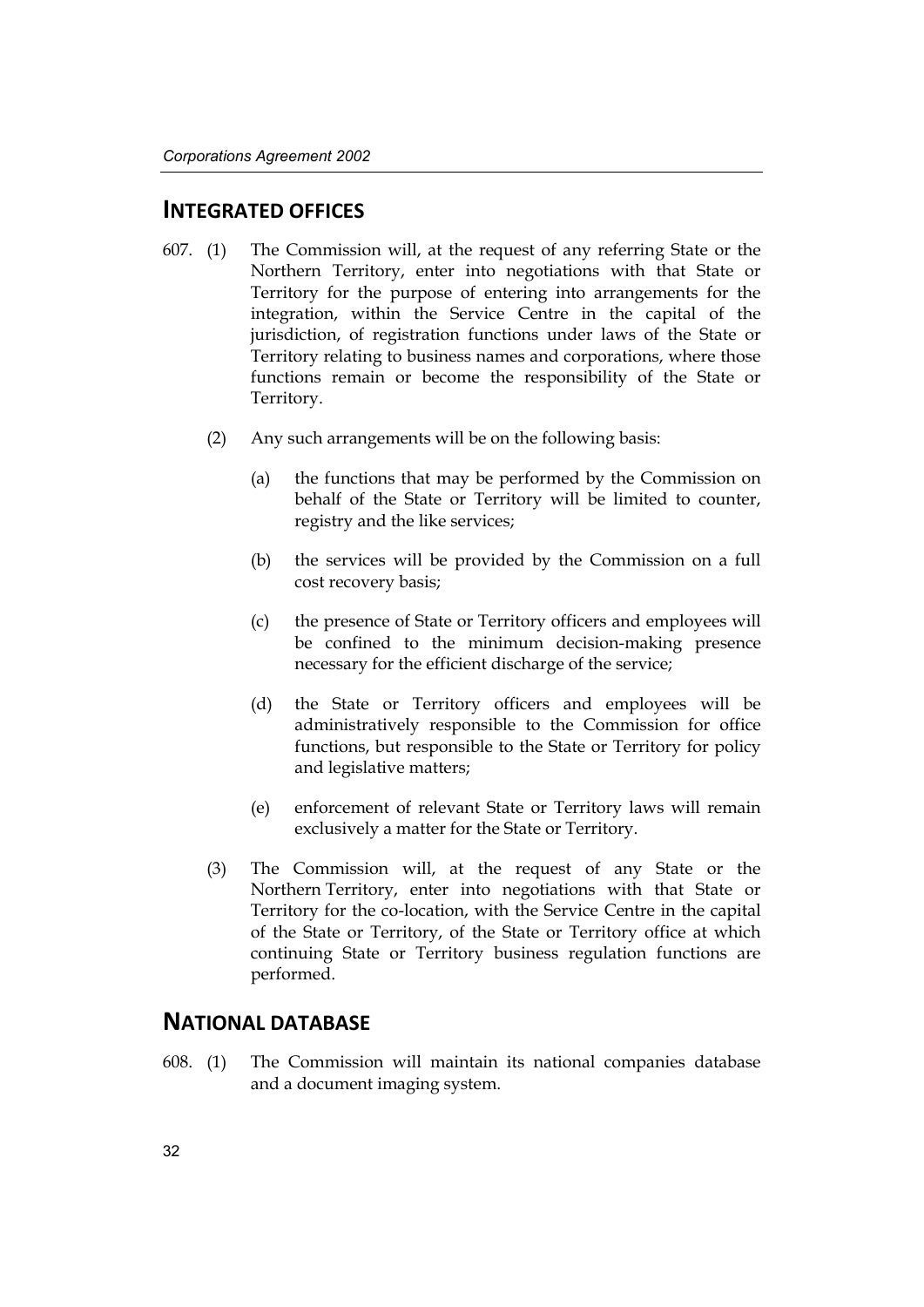- (2) The Commission will provide to each referring State and the Northern Territory free on-line access to its public national companies database and free access to the documents stored on its document imaging system, in the manner and subject to the terms agreed to by Commonwealth, State and Territory Ministers at Cairns on 12 July 1991.
- (3) The Commission will, through the national companies database, maintain and progressively enhance existing levels of data related service in each referring State and the Northern Territory.
- (4) The Commission will provide to each referring State and the Northern Territory free certification of documents produced by its public national companies database, in the manner and subject to the terms agreed to by Commonwealth, State and Northern Territory Ministers at Perth on 2 July 1992.
- (5) If a State or the Northern Territory has transferred microfiche companies records to the Commission, that State or Territory will be entitled to free access to those microfiche records, in the manner and subject to the terms agreed to by Commonwealth, State and Territory Ministers at Cairns on 12 July 1991.

# **ACCESS BY STATE AND TERRITORY MINISTERS TO**

#### **INFORMATION**

- 609. (1) Each State and Territory Minister will be entitled to request the Regional Commissioner responsible for that jurisdiction for information not available on the Commission's public national database.
	- (2) To facilitate consideration of such requests, the Chairperson of the Commission will, to the fullest extent practicable, and having regard to issues of efficiency, delegate his or her functions and powers to the Regional Commissioners under paragraph 127(4)(b) of the *Australian Securities and Investments Commission Act 2001* of the Commonwealth.
	- (3) The response to a request by a State or Territory Minister will be at the discretion of the Chairperson of the Commission or the Chairperson's delegate.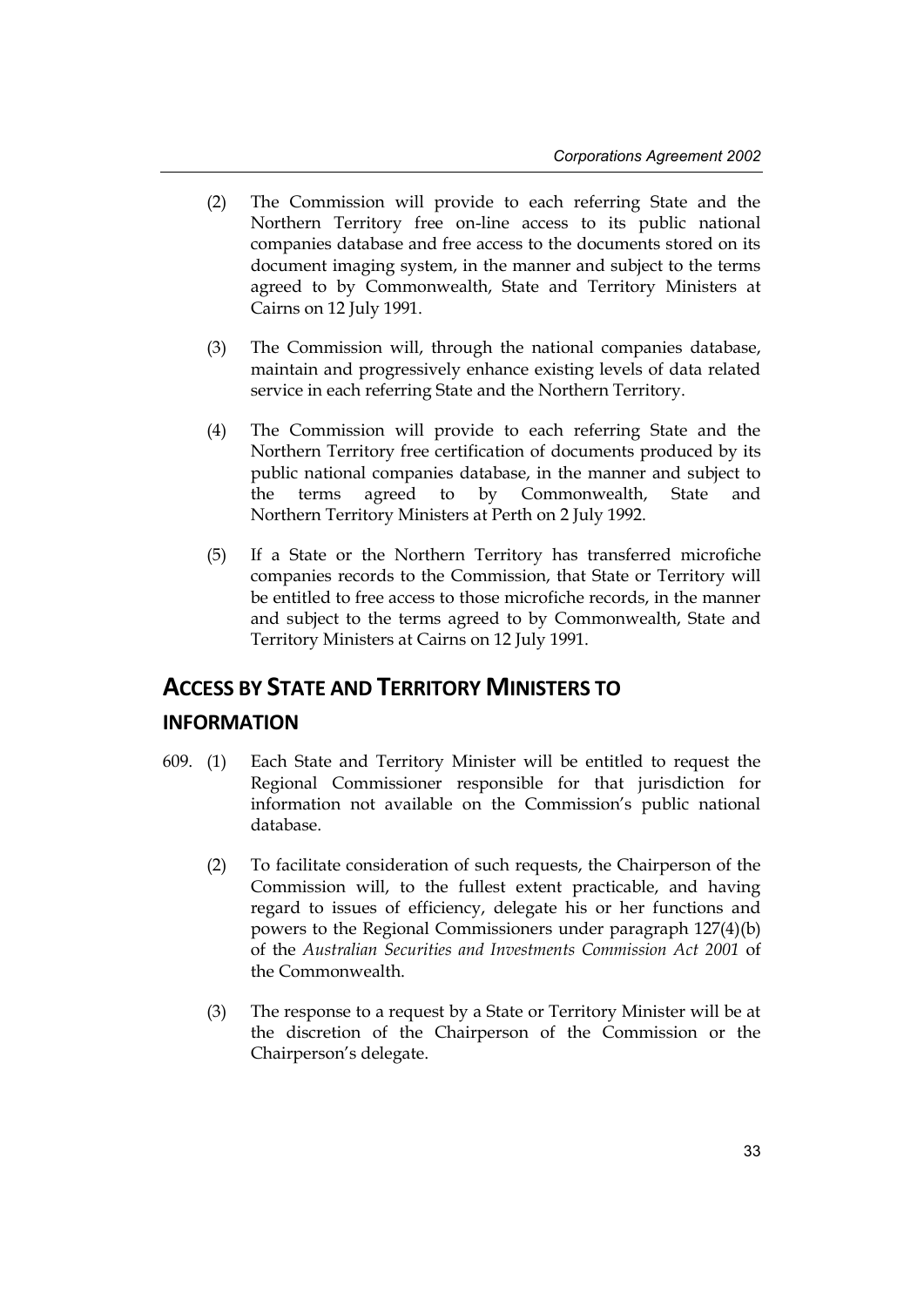### **ACCESS BY COMMISSION TO INFORMATION**

- 610. (1) The Commission will be entitled to free on-line access to any State or Territory electronic business names register.
	- (2) The cost of terminals, lines and other equipment is to be borne by the Commission or as otherwise agreed between the State or Territory concerned and the Commission.
	- (3) If a State or Territory does not have an electronic business names register, the Commission will be entitled to free access to the business names register of the State or Territory in whatever form it is kept.

# **PART 8 — INVESTIGATIONS AND PROSECUTIONS**

### **NATIONAL LAW OFFENCES**

- 801. (1) The Commission and the Commonwealth Director of Public Prosecutions will have responsibility for the prosecution of offences under the national law and regulations under the national law.
	- (2) Notwithstanding subclause (1), arrangements may be entered into under which:
		- (a) State or Territory prosecuting authorities may prosecute offences under the national law, where the relevant conduct is associated with the prosecution of offences under State or Territory criminal law; and
		- (b) the Commonwealth Director of Public Prosecutions may prosecute offences under State or Territory criminal law, where the relevant conduct is associated with the prosecution by the Commonwealth Director of Public Prosecutions of offences under the national law or arises out of an investigation by the Commission.
	- (3) The national law and State and Territory law will enable such arrangements to be entered into.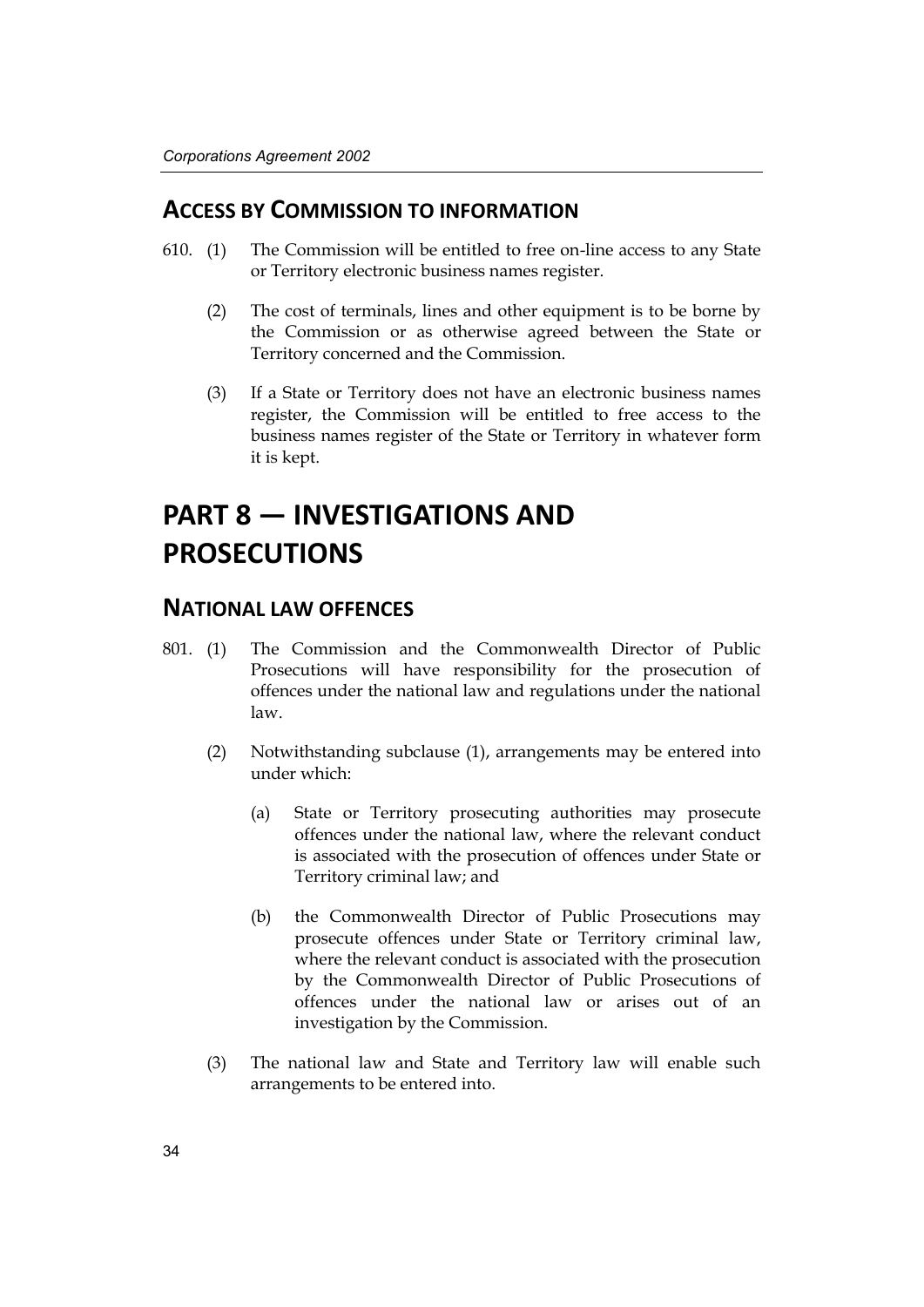#### **NATIONAL SCHEME RIGHTS AND LIABILITIES**

- 802. (1) The national law will, to the greatest extent possible:
	- (a) confer rights and liabilities (whether criminal or civil) on persons under that law, equivalent to the rights and liabilities they had under national scheme law; and
	- (b) enable court proceedings under the national scheme laws in progress at the time of commencement to continue as if they were proceedings under the national law.
	- (2) To the extent that rights and liabilities are so conferred and court proceedings are so continued:
		- (a) the Commission and the Commonwealth Director of Public Prosecutions are to be responsible for any enforcement action in the same way as they are responsible for prosecution of other national law offences under clause 801; and
		- (b) the States and Northern Territory will ensure that the relevant rights and liabilities under the national scheme laws are extinguished.
	- (3) The States and Northern Territory will enact legislation to preserve rights and liabilities in relation to which equivalent rights and liabilities are not created under the national law ('national scheme rights and liabilities').
	- (4) In respect of national scheme rights and liabilities, State and Northern Territory legislation will:
		- (a) confer on the Commonwealth Director of Public Prosecutions and the Commission the function of continuing to carry out any enforcement action, including the continuation of any prosecutorial or appeal action, or civil litigation, in relation to national scheme rights and liabilities; and
		- (b) enable the relevant State or Northern Territory Minister to appoint any other person to perform such functions where it appears to the Minister on reasonable grounds that such an appointment is appropriate or necessary in all the circumstances.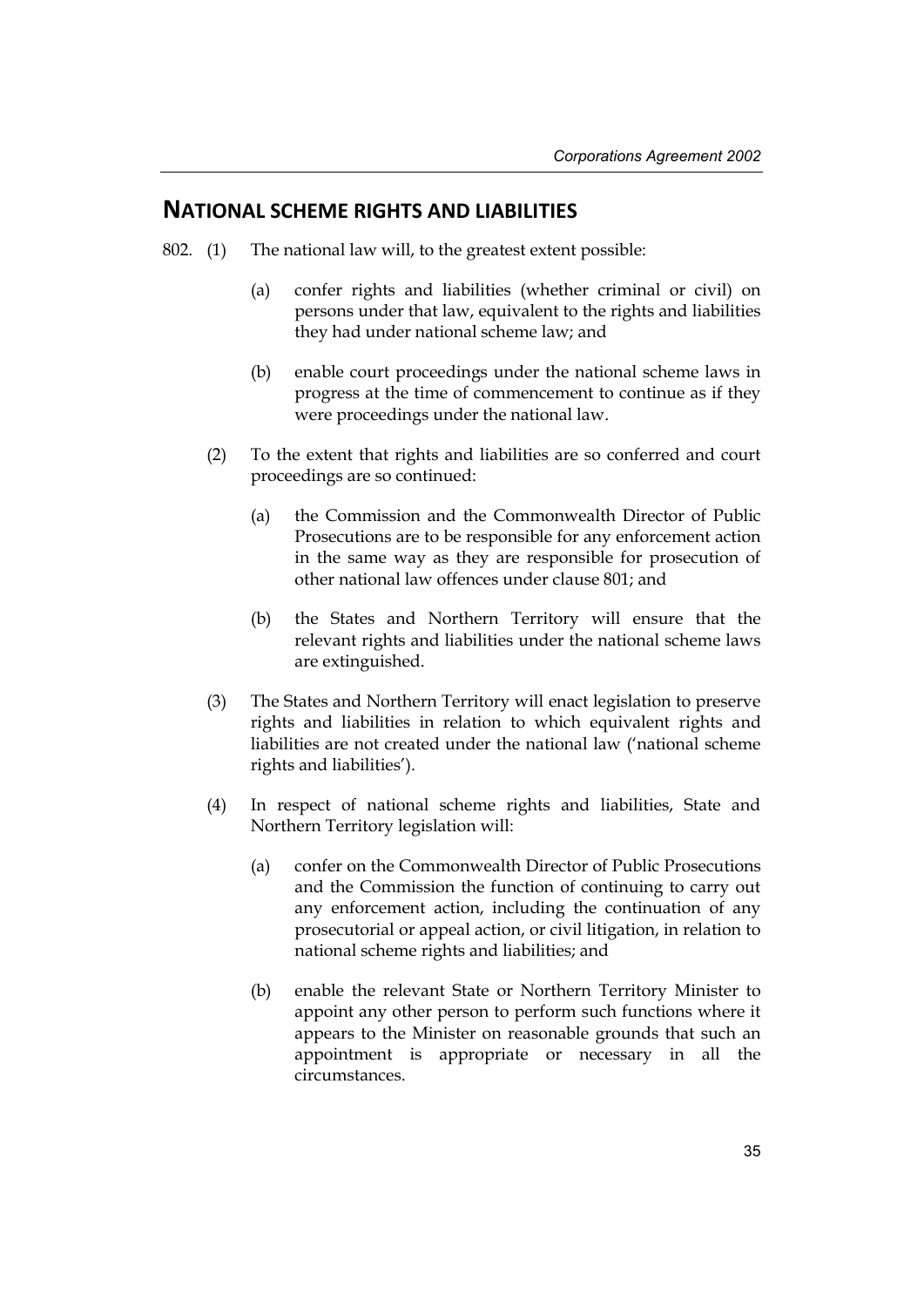## **ANCILLARY PROVISION IN RELATION TO NATIONAL SCHEME AND CO-OPERATIVE SCHEME RIGHTS AND LIABILITIES**

804. (1) The national law will:

- (a) enable the Commonwealth Director of Public Prosecution, or his or her delegate, or the Commission to perform the functions referred to in clauses 802; and
- (b) enable the Commonwealth Director of Public Prosecutions or the Commission to make available any information or evidence and to provide any other assistance to persons appointed under paragraph 802(4)(b) necessary for the purposes of carrying out the functions for which they are appointed.
- (2) State and Northern Territory law will make provision for any information/evidence or other assistance so provided to only be used for the purpose of carrying out those functions.

# **PART 9 — CEASING TO BE A PARTY**

### **WITHDRAWAL AND CESSATION**

- 901. (1) A party may withdraw from this Agreement on giving at least 6 months' notice to the other parties.
	- (2) A State ceases to be a party if it ceases to be a referring State.

#### **AGREEMENT CONTINUES WITH REMAINING PARTIES**

- 902. (1) The failure of a State or Territory to remain a party does not terminate this Agreement. In the event that a State or Territory ceases to be a party, the Agreement will remain in force in relation to the remaining parties.
	- (2) If a State or Territory ceases to be a party, the Commonwealth will, within 3 months, convene a meeting of the remaining parties for the purpose of negotiating such amendments to this Agreement as are necessary to take account of that fact (including amendments relating to the voting arrangements for the Forum).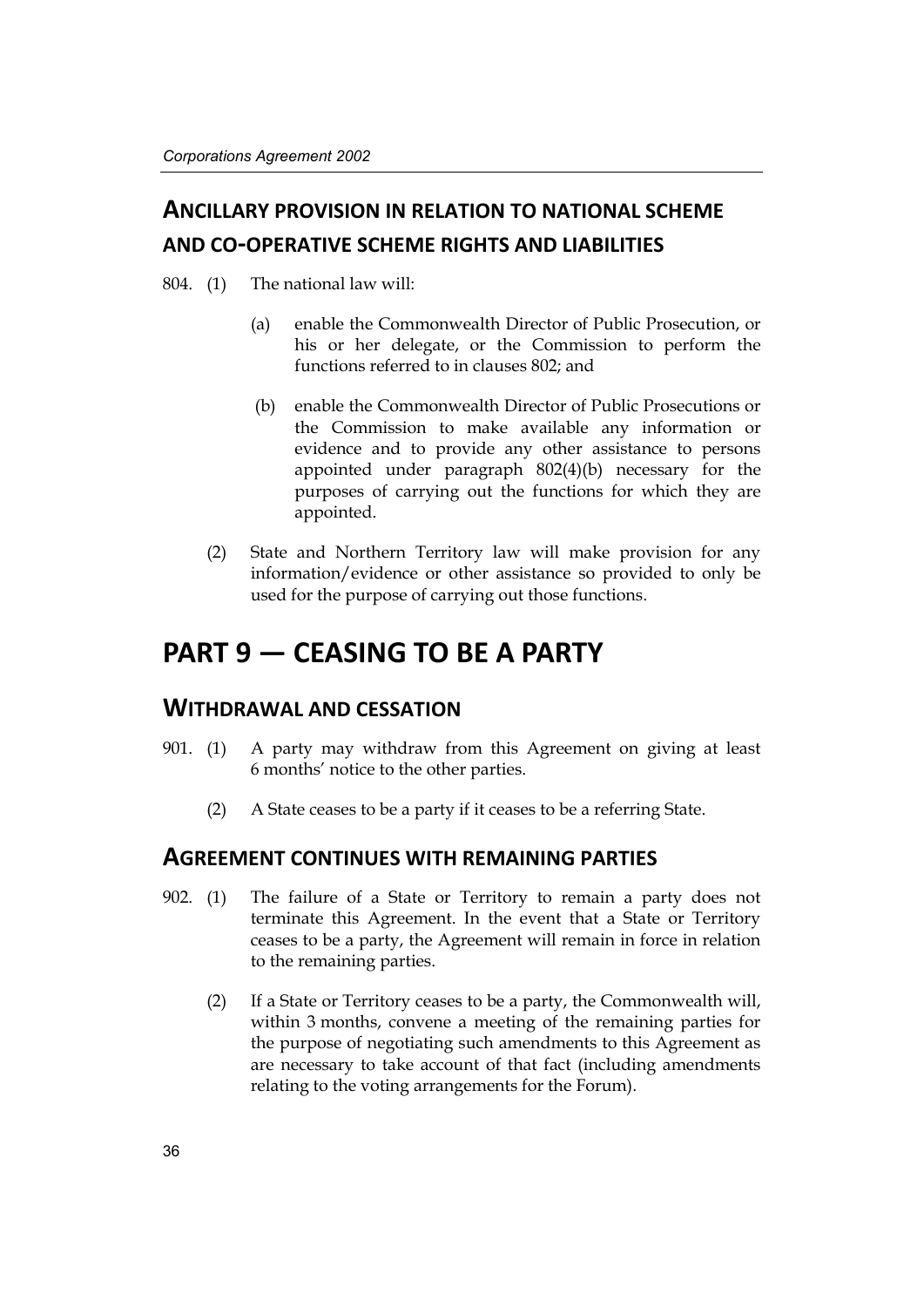# **PART 10 — MISCELLANEOUS**

### **BUSINESS NAMES**

- 1001. (1) The national law will contain provisions prohibiting the incorporation of a company whose name is identical with a business name recorded on an electronic national business names register (being a register to which the Commission has on-line access) as a currently registered business name.
	- (2) The register is to be provided by and at the expense of the States and Territories.

## **MINISTERIAL POWER TO DIRECT CONDUCT OF INVESTIGATIONS**

1002. The power of the Minister under section 14 of the *Australian Securities and Investments Commission Act 2001* of the Commonwealth to direct the Commission to investigate a matter will be retained in the national law.

 $\_$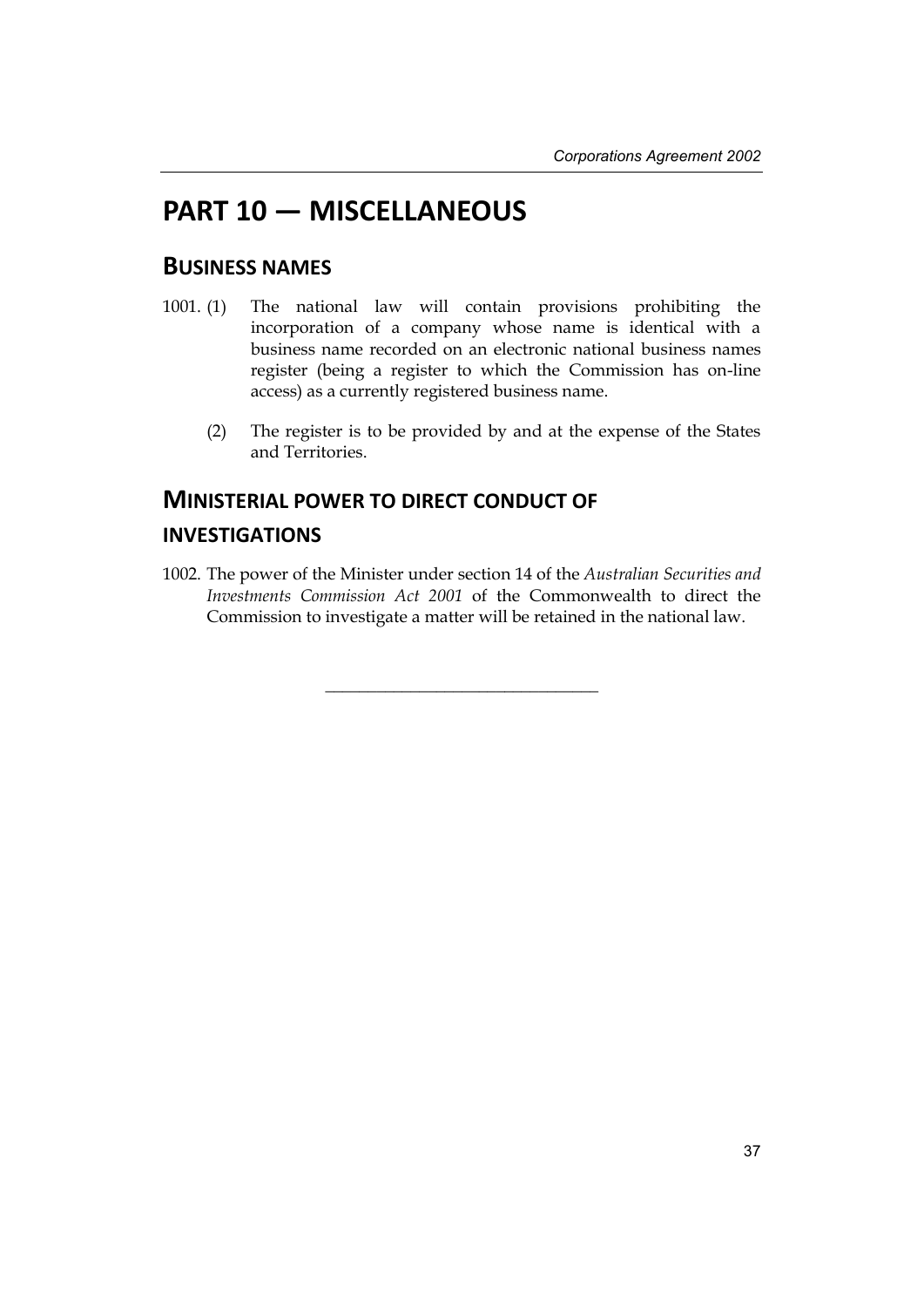# **Notes to the** *Corporations Agreement 2002*

### **Note 1**

The *Corporations Agreement 2002* as shown in this compilation is amended as indicated in the Tables below.

#### **Table of Instruments**

| Title                                                 | Date made   | Date of<br>commencement | Application,<br>saving or<br>transitional<br>provisions |
|-------------------------------------------------------|-------------|-------------------------|---------------------------------------------------------|
| Corporations Agreement 2002                           | 6 Dec 2002  | 6 Dec 2002              |                                                         |
| <b>Corporations Amendment</b><br>Agreement 2005 No. 1 | 13 Oct 2005 | 13 Oct 2005             |                                                         |
| <b>Corporations Amendment</b><br>Agreement 2017 No. 1 | 29 Jun 2017 | 29 Jun 2017             | Sch 2 and<br>Sch <sub>3</sub>                           |

#### **Table of Amendments**

ad. = added or inserted am. = amended rep. = repealed rs. = repealed and substituted underlining = whole or part not commenced or to be commenced

| <b>Provision affected</b> | <b>How affected</b>            |
|---------------------------|--------------------------------|
| Preamble                  | am. 2017 No. 1                 |
|                           | am. 2005 No. 1; am. 2017 No. 1 |
|                           | am. 2017 No. 1                 |
| Part 4, heading           | am. 2017 No. 1                 |
|                           | am. 2017 No. 1                 |
|                           | am. 2017 No. 1                 |
|                           | am. 2017 No. 1                 |
|                           | am. 2017 No. 1                 |
|                           | am. 2017 No. 1                 |
|                           | am. 2017 No. 1                 |
|                           | am. 2017 No. 1                 |
|                           | am. 2017 No. 1                 |
|                           | am. 2017 No. 1                 |
|                           | am. 2017 No. 1                 |
|                           | am. 2017 No. 1                 |
|                           | am. 2017 No. 1                 |
|                           | am. 2017 No. 1                 |
|                           | am. 2017 No. 1                 |
|                           | am. 2017 No. 1                 |
|                           | am. 2017 No. 1                 |
|                           | am. 2017 No. 1                 |